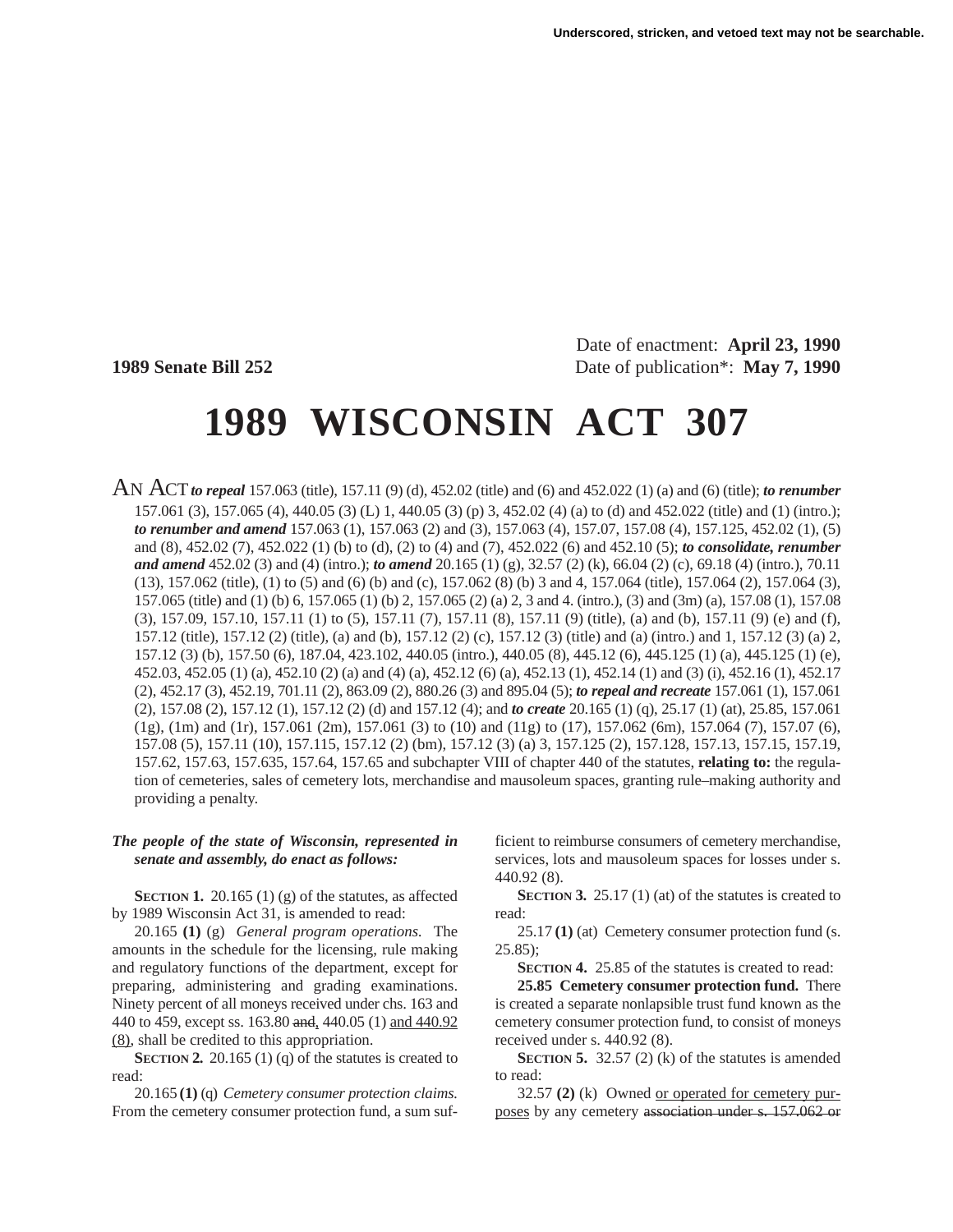any other person maintaining a cemetery authority, as defined in s. 157.061 (2), including any building located in the cemetery and owned and occupied exclusively by the cemetery association authority for cemetery purposes or any property held under s. 157.064 or 157.11.

**SECTION 6.** 66.04 (2) (c) of the statutes is amended to read:

66.04 **(2)** (c) Any local government, as defined under s. 25.50 (1) (d), may invest surplus funds in the local government pooled–investment fund. Cemetery perpetual care funds or endowment funds, including gifts where the principal is to be kept intact, may also be invested under ch. 881.

**SECTION 7.** 69.18 (4) (intro.) of the statutes is amended to read:

69.18 **(4)** AUTHORIZATION FOR DISINTERMENT AND REINTERMENT. (intro.) The coroner or medical examiner of the county in which a decedent's corpse is interred shall issue an authorization for disinterment and reinterment upon receipt of an order of a court of competent jurisdiction or upon receipt of a written application for disinterment and reinterment signed by the funeral director person in charge of the disinterment and by any of the following persons, in order of priority stated, when persons in prior classes are not available at the time of application, and in the absence of actual notice of contrary indications by the decedent or actual notice of opposition by a member of the same or a prior class:

**SECTION 8.** 70.11 (13) of the statutes is amended to read:

70.11 **(13)** CEMETERIES. Land owned by cemetery associations authorities, as defined in s. 157.061 (2), and used exclusively as public burial grounds and tombs and monuments therein, and privately owned burial lots; land adjoining such burial grounds, owned and occupied exclusively by the association cemetery authority for cemetery purposes; personal property owned by any cemetery association authority and necessary for the care and management of burial grounds; burial sites and contiguous lands which are cataloged under s. 157.70 (2) (a).

**SECTION 9.** 157.061 (1) of the statutes is repealed and recreated to read:

157.061 **(1)** "Burial" means entombment, inurnment or interment.

**SECTION 10.** 157.061 (1g), (1m) and (1r) of the statutes are created to read:

157.061 **(1g)** "Business day" has the meaning given in s. 421.301 (6).

**(1m)** "Care fund" means one or more accounts or other investments established for the care of a cemetery.

**(1r)** "Cemetery association" means an association formed under s. 157.062.

**SECTION 11.** 157.061 (2) of the statutes is repealed and recreated to read:

#### – 2 – **1989 Senate Bill 252**

157.061 **(2)** "Cemetery authority" means any person who owns or operates a cemetery specified in s. 157.065 (1).

**SECTION 12.** 157.061 (2m) of the statutes is created to read:

157.061 **(2m)** "Cemetery lot" means a grave or 2 or more contiguous graves and, when used in reference to the sale, purchase or ownership of a cemetery lot, includes the right to bury human remains in that cemetery lot.

**SECTION 13.** 157.061 (3) of the statutes is renumbered 157.061 (11).

**SECTION 14.** 157.061 (3) to (10) and (11g) to (17) of the statutes are created to read:

157.061 **(3)** "Cemetery merchandise" means goods associated with the burial of human remains, including monuments, markers, nameplates, vases and urns, and any services that are associated with supplying or delivering those goods or with the burial of human remains and that may be lawfully provided by a cemetery authority. The term does not include caskets or outer burial containers.

**(4)** "Dedicated" means platted for use exclusively as a cemetery and qualified for the exemption from general property taxes under s. 70.11 (13).

**(5)** "Department" means the department of regulation and licensing.

**(6)** "Endowment care cemetery" means a cemetery or portion of a cemetery that is determined to be an endowment care cemetery by the department under s. 157.13 (1) (a) and has not lost its endowment care status under s. 157.13 (6).

**(7)** "Family member" means a spouse or an individual related by blood, marriage or adoption within the 3rd degree of kinship as computed under s. 852.03 (2).

**(7m)** "Grave" means a piece of land that is used or intended to be used for an underground burial of human remains, other than a burial in an underground mausoleum space.

**(8)** "Human remains" means the body of a deceased individual that is in any stage of decomposition or has been cremated.

**(9)** "Mausoleum" means a building, structure or part of a building or structure that is used or intended to be used for the burial of human remains.

**(10)** "Mausoleum space" means a niche, crypt or specific place in a mausoleum that contains or is intended to contain human remains.

**(11g)** "Outer burial container" means any container that is placed or intended to be placed into the burial excavation of a grave and into which a casket is placed or intended to be placed at the time of burial.

**(11r)** "Payment of principal" means the portion of a payment for the purchase of a cemetery lot, cemetery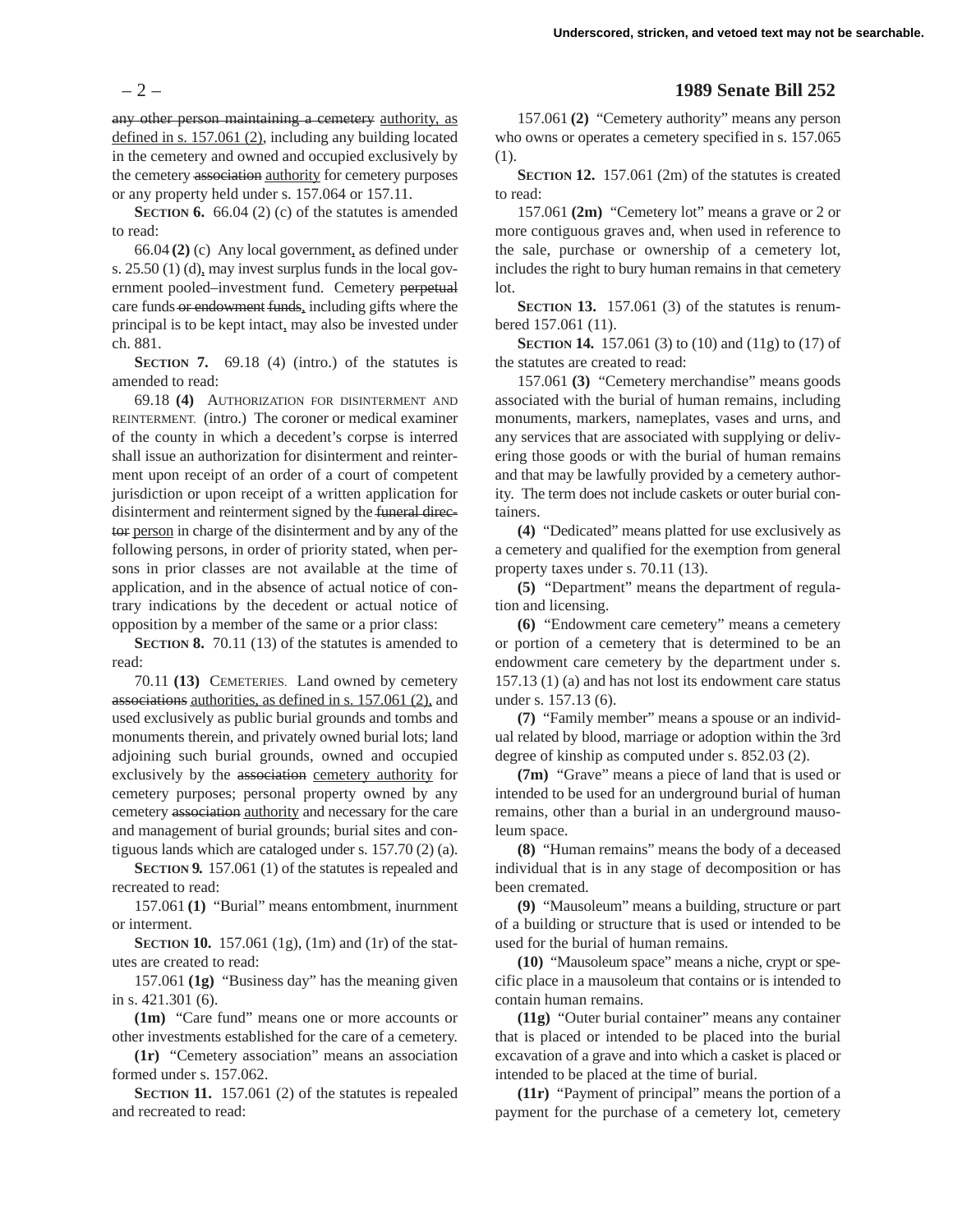#### **1989 Senate Bill 252** – 3 –

merchandise or a mausoleum space that represents the principal amount owed by the purchaser for the cemetery lot, cemetery merchandise or mausoleum space, and does not include any portion of the payment that represents any taxes, finance or interest charges or insurance premiums.

**(12)** "Preneed sales contract" means an agreement for the sale of cemetery merchandise that is to be delivered after the date of the initial payment for the merchandise, or for the sale of an undeveloped space.

**(13)** "Preneed trust fund" means an account or other investment in which a portion of the proceeds received under a preneed sales contract is deposited.

**(14)** "Public mausoleum" means a mausoleum that holds or is intended to hold more than 10 human remains or a mausoleum in which at least one mausoleum space is offered for sale to the general public.

**(15)** "Religious association" means any church, synagogue or mosque or any religious society organized under ch. 187.

**(16)** "Sale" means a transfer for consideration of any interest in ownership, title or right to use.

**(17)** "Undeveloped space" means a mausoleum space that is not ready for the burial of human remains on the date of the sale of the mausoleum space.

**SECTION 15.** 157.062 (title), (1) to (5) and (6) (b) and (c) of the statutes are amended to read:

**157.062** (title) **Cemetery associations; creation; powers and duties. (1)** ORGANIZATION. Not less than 7 persons residing in Seven or more residents of the same county may form a cemetery association. They shall meet, select a chairman chairperson and secretary, choose a name, fix the annual election meeting date, and elect by ballot not less than 3 nor more than 9 trustees whom the chairman chairperson and secretary shall immediately divide by lot into 3 classes, who shall hold their offices for  $\Theta$ ne  $\angle$ , 2 and 3 years, respectively. Within 3 days, this time limit being directory, the chairman chairperson and secretary shall certify the corporate name, the names, home addresses and business addresses of the organizers and of the trustees, and their classification, and the annual election meeting date acknowledged by them, and record it in the office of the register of deeds deliver the certification to the secretary of state. The association shall then have has the powers of a corporation.

**(2)** AMENDMENTS. The association may change its name, the number of trustees or the annual election meeting date by resolution at an annual meeting, or special meeting called for such purpose, by a majority vote of the members present, and by recording in the office where the certificate of organization is recorded, delivering to the secretary of state a copy of the resolution, with the date of adoption, certified by the president and secretary or corresponding officers. The register of deeds shall

note on the margin of the original record the volume and page where the amendment is recorded.

**(3)** VALIDATION. When there shall have been a bona fide attempt to organize a cemetery association, but a failure to record a properly drawn and executed certificate of organization, and it has in good faith bought and platted grounds and conveyed cemetery lots and carried on business for over twenty–five 25 years, the same shall be a body corporate from the date of conveyance to it of real estate, and its transfers and other transactions are validated.

**(4)** (title) MEETINGS; ELECTIONS. (a) Annual election An annual election shall be held during the annual meeting. The annual meeting, and any special meeting described in sub. (2), shall be held at such a place in the county as chosen by the trustees direct upon such public notice as required by the by–laws prescribe bylaws. Trustees chosen after the first election shall be proprietors of cemetery lots in the cemetery, residents of the state, and hold office for three 3 years. Election shall be by ballot, and a plurality shall elect. Each owner of one or more cemetery lots shall be is entitled to one vote, and such one of several owners of a cemetery lot as, designated by the majority of them designate, shall cast the vote.

(b) If the annual election is not held on the day fixed for the annual meeting, the trustees may appoint another day, not more than 60 days thereafter after the annual meeting, and give public notice of time and place, and if an election is not so held 5 members may apply to the judge of a court of record in the county for an order granting power to hold an election, by publishing in the county a class 2 notice, under ch. 985, of the application and the judge shall grant the application, and election shall then be held upon like notice. The terms of trustees whenever elected shall expire at the same time as though elected on the regular date on the date of the annual meeting in the year in which they are scheduled to expire, except that if no election is held at the annual meeting the terms expire on the date of the next election held under this paragraph.

**(5)** TRUSTEES; DUTIES, REPORT. The trustees may fill vacancies for the unexpired term. One shall be chosen president, and they shall appoint a secretary and treasurer, and may require security of the treasurer. The trustees shall manage the affairs and property of the association, and control and beautify the cemetery and beautify the same, and may establish regulations respecting it. At each annual meeting the for those purposes. The trustees shall make a and file written report of their transactions and the condition of the association, giving a particular account of receipts and expenditures reports as required in s. 157.62 (1) and (2).

**(6)** (b) If an association which that has been dissolved under par. (a), or any group which that was never properly organized as a cemetery association, has cemetery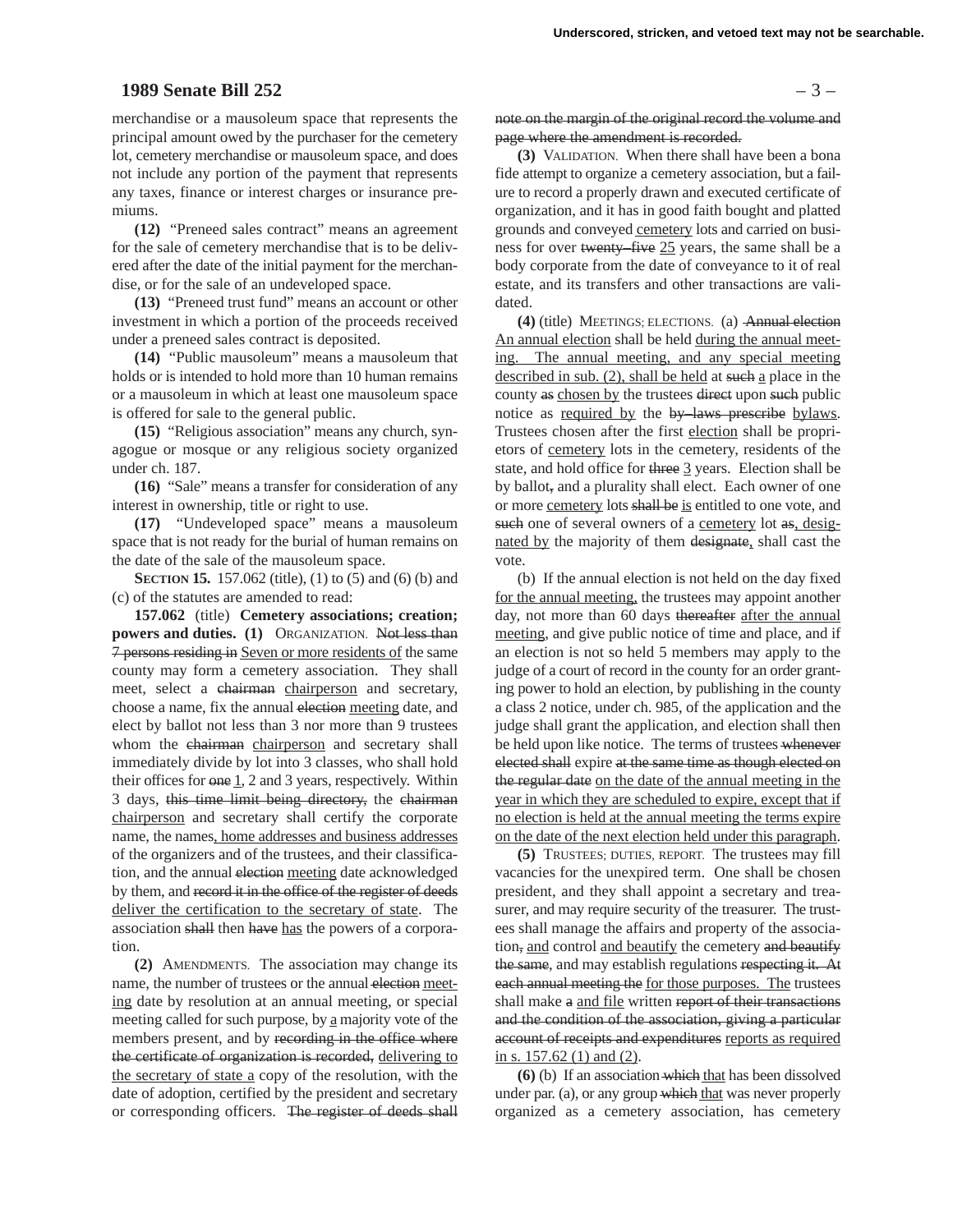grounds and interments remain therein human remains are buried in the cemetery grounds, 5 or more members, or persons interested as determined by order of the circuit judge under par. (c), may publish a class 3 notice, under ch. 985, in the municipality in which the cemetery is located, of the time, place and object of the meeting, assemble and reorganize by the election of trustees, the same as the regular time, and divide them into classes as provided in sub. (1), the commencement of the terms to be computed from the next annual election meeting date, and the. The secretary shall enter the proceedings of such the meeting shall be entered by the secretary on the records, and thereby the. The association shall be is reorganized upon delivery of a copy of the proceedings to the secretary of state. Upon such reorganization, the title to the cemetery grounds, trust funds and all other property of the association or group shall vest vests in the reorganized association, under the control of the trustees. The reorganized association may continue the name of the dissolved association or may adopt a new name.

(c) If an association is dissolved under par. (a) or any group has never been properly organized as cemetery association, and there are fewer than 5 members living or residing in the county where the cemetery is located, the circuit judge for the county shall upon the petition of any person interested, make an order determining who are persons interested in the cemetery. Any adult person who owns an interest in any cemetery lot in the cemetery, who is related to any person buried in the cemetery, or who is a descendant, brother, sister, nephew, niece or surviving spouse of a member of the dissolved association, is an interested person. The circuit judge may make the order upon evidence he or she deems sufficient, with or without hearing. The order need not contain the names of all persons interested, but shall contain the names of at least 5 such persons.

**SECTION 16.** 157.062 (6m) of the statutes is created to read:

157.062 **(6m)** FORMS. The secretary of state may prescribe and furnish forms for providing the information required under subs. (1) to (6).

**SECTION 17.** 157.062 (8) (b) 3. and 4. of the statutes, as created by 1989 Wisconsin Act 31, are amended to read:

157.062 **(8)** (b) 3. The liability of a trustee or officer arising from a breach of, or failure to perform, any duty relating to the receipt, handling, investment or other use of perpetual care or maintenance funds under s. 157.11  $(9)$  or  $157.12(3)$  or any other funds made in trust.

4. The liability of a trustee or officer under s. 157.12 (4) for violating s. 157.12.

**SECTION 18.** 157.063 (title) of the statutes is repealed.

**SECTION 18m.** 157.063 (1) of the statutes is renumbered 157.115 (1) (b) 2. and amended to read:

# – 4 – **1989 Senate Bill 252**

157.115 **(1)** (b) 2. When a cemetery association authority abandons or fails to manage or care for the cemetery for a period of 5 or more years, and is not reorganized in the meantime, the municipality wherein in which the cemetery is becomes vested with the located shall take control of the property, and shall cemetery, manage and care for it, the cemetery and collect and manage all trust funds connected therewith received with the cemetery other than trust funds received by a will.

**SECTION 19.** 157.063 (2) and (3) of the statutes are renumbered 157.064 (5) and (6) and amended to read:

157.064 **(5)** Whenever a cemetery association shall vote votes to convey cemetery property and all trust funds pertaining thereto to the cemetery property to a city, village or town, the trustees of the association shall have the power to transfer such the property upon the acceptance thereof of the transfer by resolution of the governing body of the city, village or town. A conveyance under this subsection is subject to s. 157.08 (2).

**(6)** Whenever the majority of the members of a cemetery association, or of a religious association authorized to hold lands for cemetery purposes, present at an annual meeting or special meeting called for such purpose vote to convey all of the cemetery association's or religious association's cemetery property, trust funds and other property of the association used for cemetery purposes to another cemetery association or religious association, the trustees of the association shall transfer such the property upon the acceptance thereof of the transfer by the other association by affirmative vote of a majority of its members present at an annual meeting or special meeting called for such that purpose. Upon such acceptance, the title to all the cemetery property, trust funds and other property of the transferring association shall vest vests in the accepting association under the control of the trustees of the accepting association. A conveyance under this subsection is subject to s. 157.08 (2). This subsection does not apply to a religious society organized under ch. 187.

**SECTION 20.** 157.063 (4) of the statutes is renumbered 157.115 (1) (c) and amended to read:

157.115 **(1)** (c) Whenever any cemetery in a town is falling into disuse, or is abandoned or neglected, and by reason of the removal or death of the persons interested in its upkeep there exists no association or group with authority to transfer such ownership and operation of the cemetery to the town, the town board, at the expense of the town, shall take charge of the cemetery and manage and care for it, and if the town board fails to do so, having notice thereof take charge of the cemetery, the circuit judge may upon petition by 6 or more persons interested in the upkeep of the cemetery order its transfer to the town, including the transfer of all assets. Cemeteries so transferred shall be managed as provided for other town cemeteries.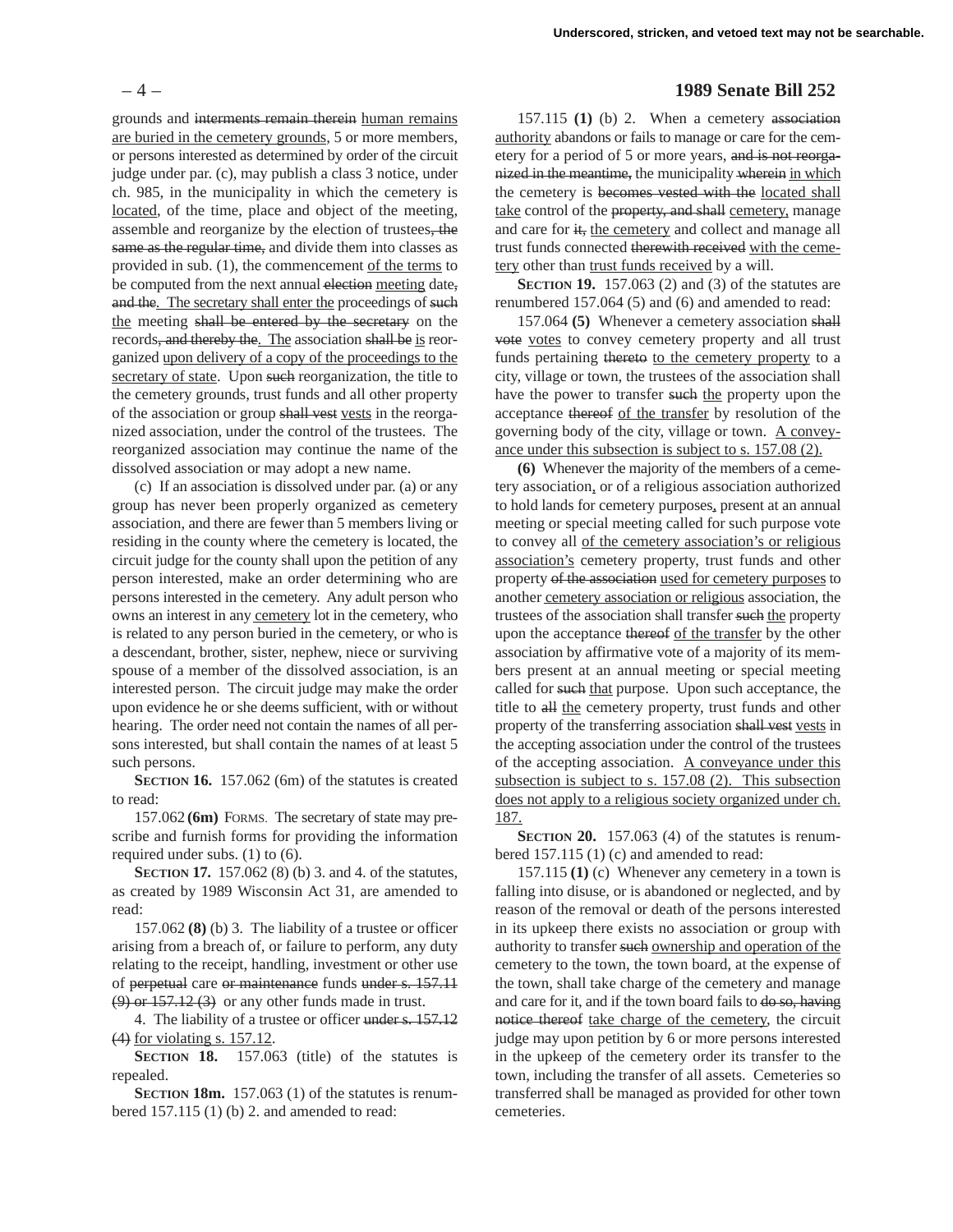#### **1989 Senate Bill 252** – 5 –

**SECTION 21.** 157.064 (title) of the statutes is amended to read:

**157.064** (title) **Cemetery associations and religious**

**associations; holding property; change of ownership. SECTION 22.** 157.064 (2) of the statutes is amended to read:

157.064 **(2)** A cemetery or religious association incorporated in this state and having a cemetery in or near a 1st or 2nd class city and any cemetery described under s. 157.065 (3m) (d) may acquire by gift or purchase up to 30 acres of adjoining lands for cemetery purposes, and may pay for it wholly or partly from the its cemetery lot sales.

**SECTION 23.** 157.064 (3) of the statutes is amended to read:

157.064 **(3)** When it is necessary to enlarge a cemetery owned by a cemetery or religious association, and adjoining lands cannot be acquired or can be acquired only at an exorbitant price, application may be made in writing to the circuit judge by 12 or more resident freeholders of the municipality in which the cemetery is located describing the land and setting forth the facts and the price asked, whereupon the judge shall appoint 3 resident freeholders of the county, but not of such the municipality, to appraise the damages of each owner, not to exceed the price asked, but, except in cities or incorporated villages, no lands shall may be taken within 20 rods 330 feet of a residence owned by the occupant without his the occupant's written consent. The appraisers shall hear all parties upon 10 days' notice and file a report in writing with the judge within 10 days after determination. Upon payment into court of the amount appraised, the lands shall be taken. Either party may appeal as provided in s. 32.06 (10). The commissioners shall be paid, by the party seeking to take the land, \$3 for each day actually employed and 6 cents for each mile necessarily traveled.

**SECTION 24.** 157.064 (7) of the statutes is created to read:

157.064 **(7)** Not more than 30 days after a transfer under sub. (6), the transferring association shall notify the secretary of state in writing of the transfer, including the name and address of the accepting association or its treasurer. The secretary of state may prescribe and furnish forms for providing the information required under this subsection.

**SECTION 25.** 157.065 (title) and (1) (b) 6. of the statutes are amended to read:

**157.065** (title) **Location and ownership of cemeteries.**

**(1)** (b) 6. A corporation organized under ch. 180 or 181 operating a cemetery on April 30, 1980.

**SECTION 26.** 157.065 (1) (b) 2. of the statutes, as affected by 1989 Wisconsin Act 43, is amended to read:

157.065 **(1)** (b) 2. Any church, synagogue or mosque or any religious society organized under ch. 187 association;

**SECTION 27.** 157.065 (2) (a) 2., 3. and 4. (intro.), (3) and (3m) (a) of the statutes are amended to read:

157.065 **(2)** (a) 2. Outside a recorded plat or recorded addition to a plat of any city or village if the cemetery is within 200 rods 3,300 feet of an inhabited dwelling that is located within a recorded plat or addition, unless the city or village consents;

3. Within 15 rods 250 feet of any habitable dwelling, publicly owned building or school, unless the cemetery is establishing an extension on property it has owned continually since June 18, 1929; or

4. (intro.) Within 200 rods 3,300 feet of any of the following state facilities, without the consent of the state:

**(3)** Any incorporated college of a religious order in a 4th class city may establish a private cemetery within the city on land the college owns to inter bury members of the religious order, if the common council consents and if each person owning a private building within 50 rods 825 feet of the proposed cemetery consents.

**(3m)** (a) Any cemetery in a village may enlarge with the consent of the village board and of the owners of each building within 15 rods 250 feet of the addition.

**SECTION 28.** 157.065 (4) of the statutes is renumbered 157.115 (1) (a).

**SECTION 29.** 157.07 of the statutes is renumbered 157.07 (1) and amended to read:

157.07 **(1)** The board of trustees A cemetery authority shall cause to be surveyed and platted by a land surveyor registered in this state such those portions of the lands as may that are from time to time be required for burial, into cemetery lots, drives and walks, and record a plat or map thereof of the land in the office of the register of deeds. No such The plat or map shall may not be recorded unless laid out and platted to the satisfaction of the county board of such the county, and the town board of the town in which such the land is situated, or, if such the land is situated within a 1st class city of the first class, then only by the common council of such that city.

(2) The plat or map shall show the exact location of the tract being subdivided with reference to a corner or corners established in the United States public land survey by bearings and distances, and shall show a small scale drawing of the section or government subdivision of the section in which the cemetery plat is situated, with the cemetery plat indicated thereon. The plat or map shall include the certificate of the surveyor containing the name of the board of trustees cemetery authority, the date of the survey, the surveyor's stamp or seal and signature and the surveyor's statement that the survey is true to the surveyor's best knowledge and belief.

(3) The plat or map shall be made on one or more sheets of durable white paper so pasted on muslin so that they cannot be detached therefrom. To facilitate the binding of such the sheets into volumes, as provided by s. 236.25, such the sheets shall be of uniform width of 22 inches and length of 30 inches. When more than one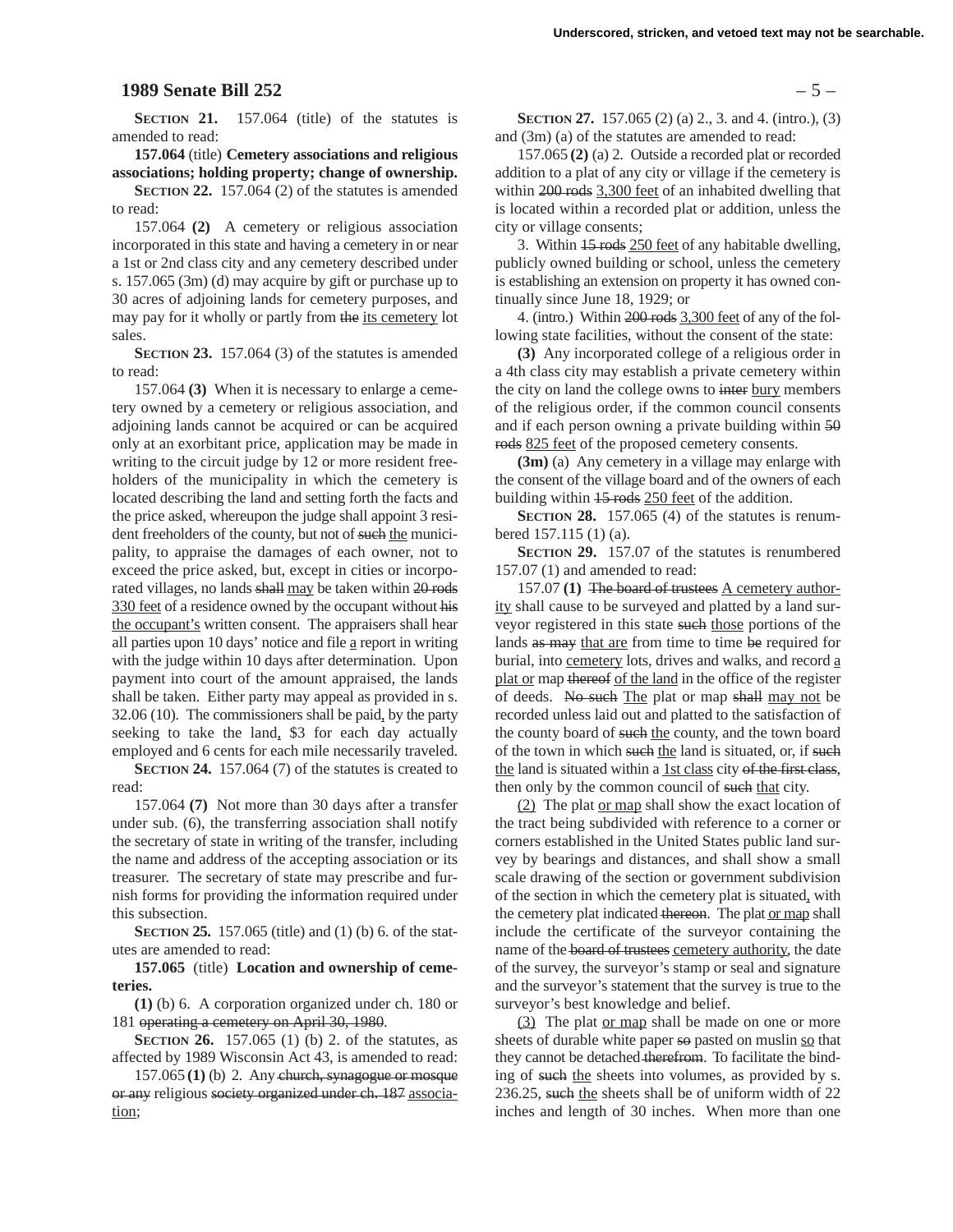sheet is used for any one plat or map, they shall be numbered consecutively and each sheet shall contain a notation showing the whole number of sheets in the plat, and its relation to the other sheets. Such The sheets may be provided by the county through the register of deeds on such terms as determined by the county board shall determine. The surveyor shall leave a binding margin of 1  $1/2$ inches on the left side of the 30–inch length and a one– inch margin on all other sides.

(4) The board of trustees cemetery authority shall cause the same plat or map to be recorded within 30 days of the date of such its approval, together with the evidence of the town and county board's or common council's approval, which shall be a copy of the resolution adopted by such the county board and by such the town board, or by such the common council, certified by the county clerk and the town clerk, respectively, or city clerk, and affixed to such the map or plat. For failure to do so, the plat shall be void and of no effect and each trustee of an association shall forfeit \$25 to the county or city.

**SECTION 30.** 157.07 (6) of the statutes is created to read:

157.07 **(6)** This section does not apply to a religious society organized under ch. 187.

**SECTION 31.** 157.08 (1) of the statutes is amended to read:

157.08 **(1)** After the plat or map is so recorded under s. 157.07 and, if the land is dedicated on or after the effective date of this subsection .... [revisor inserts date], the cemetery authority receives a written determination under s. 157.13 (1) (a) that the land qualifies as an endowment care cemetery, the board cemetery authority may sell and convey platted cemetery lots, expressly restricting the use to burials, and upon such other terms, conditions and restrictions as the board directs. Conveyances shall be signed by the chief officer of the board cemetery authority, and by the secretary or clerk, and before of the cemetery authority, if any. Before delivering the conveyance to the grantee, the secretary or clerk cemetery authority shall enter in a book on records kept for that purpose, the date and consideration and the name and residence of the grantee. The conveyances may be recorded with the register of deeds.

**SECTION 32.** 157.08 (2) of the statutes is repealed and recreated to read:

157.08 **(2)** (a) If a cemetery lot or mausoleum space is sold by a cemetery authority and used or intended to be used for the burial of the human remains of the purchaser or the purchaser's family members, the purchaser's interests in the ownership of, title to or right to use the cemetery lot or mausoleum space are not affected or limited by any claims or liens of other persons against the cemetery authority.

(b) Before a cemetery authority sells or encumbers any cemetery land, except for a sale described in par. (a),

#### – 6 – **1989 Senate Bill 252**

the cemetery authority shall notify the department in writing of the proposed sale or encumbrance. If within 60 days after the department is notified of the proposed sale or encumbrance the department notifies the cemetery authority in writing that the department objects to the sale or encumbrance the cemetery authority may not sell or encumber the cemetery land unless the department subsequently notifies the cemetery authority in writing that the objection is withdrawn. The department may object to a sale or encumbrance only if it determines that the cemetery authority will not be financially solvent or that the rights and interests of owners of cemetery lots and mausoleum spaces will not be adequately protected if the sale or encumbrance occurs. The department may, before the expiration of the 60–day period, notify the cemetery authority in writing that the department approves of the sale or encumbrance. Upon receipt of the department's written approval, the cemetery authority may sell or encumber the cemetery land and is released of any liability under this paragraph. The department shall make every effort to make determinations under this paragraph in an expeditious manner.

(c) A preneed sales contract is enforceable against the successor in interest of the cemetery authority that made the sale.

(d) Any cemetery authority that sells a cemetery lot on or after the effective date of this paragraph .... [revisor inserts date], shall deposit 15% of each payment of principal into a care fund within 30 days after the last day of the month in which the payment is received, except as provided in ss. 157.11 (7) (d) and 157.115 (2) (f). The total amount deposited must equal 15% of the total amount of all payments of principal that have been received, but not less than \$25.

**SECTION 33.** 157.08 (3) of the statutes is amended to read:

157.08 **(3)** The board A cemetery authority may sell its personal property at its discretion.

**SECTION 34.** 157.08 (4) of the statutes is renumbered 157.07 (5) and amended to read:

157.07 **(5)** The board cemetery authority may vacate or replat any portion of its cemetery upon the filing of a verified petition by a majority of the trustees with the circuit court describing the portion and setting forth the facts and reasons therefor. The court shall fix a time for hearing and direct publication of a class 3 notice, under ch. 985, and the court shall order a copy of the notice to be mailed to at least one interested person, as to each separate parcel involved, whose post–office address is known or can be ascertained with reasonable diligence, at least 20 days before such hearing. If the court finds that the proposed vacating or replatting is for the best interest of the association cemetery authority and that the rights of none to whom cemetery lots have been conveyed will be injured, it shall enter an order reciting the jurisdictional facts and its findings and authorizing the vacating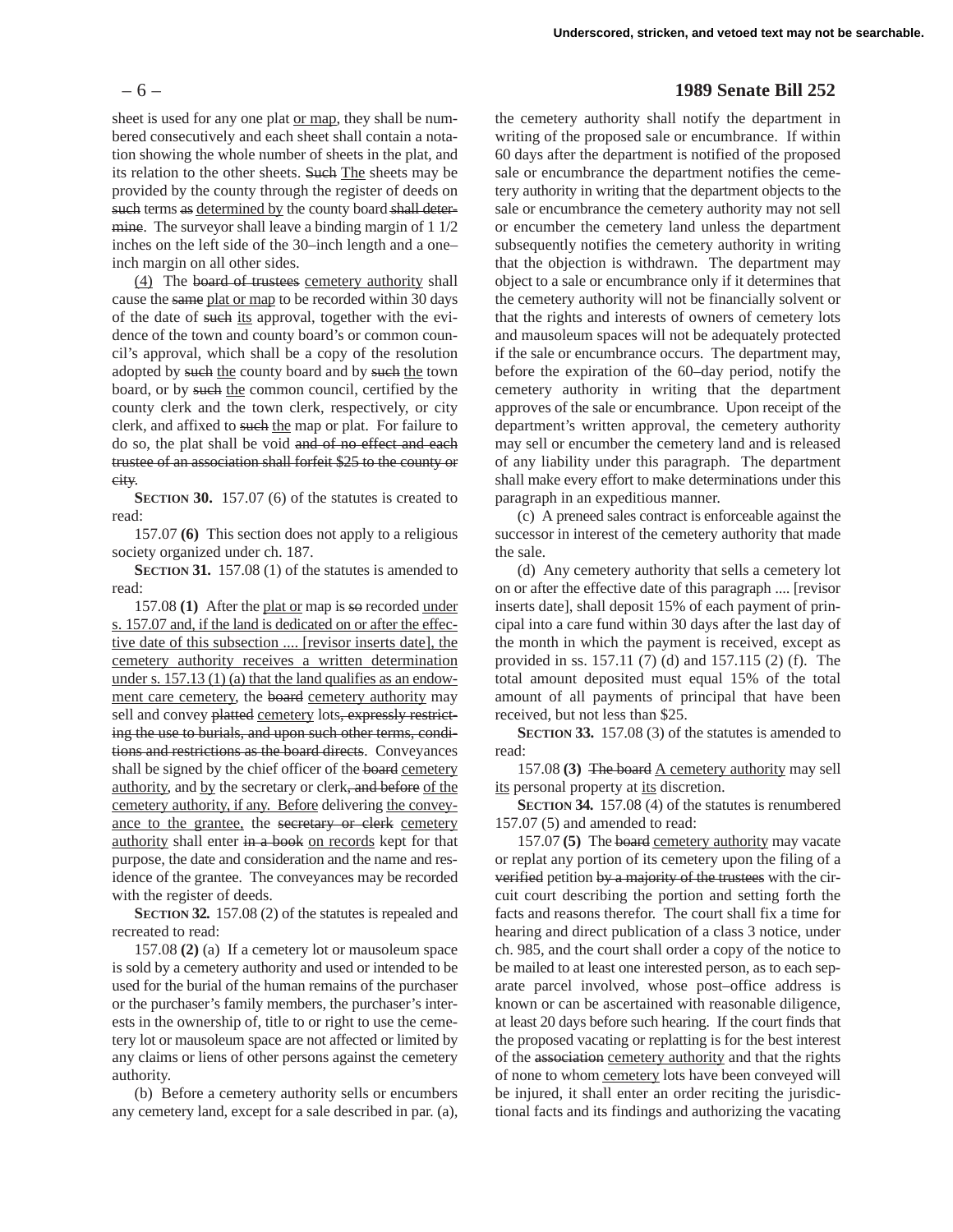#### **1989 Senate Bill 252** – 7 –

or replatting of the lands of the cemetery. The order shall be effective when recorded by the register of deeds.

**SECTION 35.** 157.08 (5) of the statutes is created to read:

157.08 **(5)** Subsections (1) and (2) (b) do not apply, but subs.  $(2)$  (a), (c) and (d) and (3) do apply, to a religious society organized under ch. 187.

**SECTION 36.** 157.09 of the statutes is amended to read:

**157.09 Use of proceeds.** The Except as otherwise provided in this subchapter, the proceeds of sales shall of cemetery lots and mausoleum spaces may be used only to apply on the purchase of the grounds, the care and improvement of the cemetery and avenues leading thereto to the cemetery, and operating expenses.

**SECTION 37.** 157.10 of the statutes is amended to read:

**157.10** (title) **Alienation and use of cemetery lots.** While any person is buried therein a in a cemetery lot, the cemetery lot shall be inalienable, without the consent of a majority of the board cemetery authority, and on the death of the owner, ownership of the cemetery lot shall descend to his the owner's heirs; but any one or more of such heirs may convey to any other heir his or her interest therein in the cemetery lot. No corpse shall human remains may be interred buried in a cemetery lot except the corpse human remains of one having an interest therein in the cemetery lot, or a relative, or the husband, or wife of such person, or his or her relative, except by the consent of all persons having an interest in the cemetery lot.

**SECTION 38.** 157.11 (1) to (5) of the statutes are amended to read:

157.11 **(1)** FENCE; FUNERAL BUILDING. The board A cemetery authority may enclose the grounds of its cemetery with a suitable fence, and may erect thereon a building for funeral services.

**(2)** REGULATIONS. The board cemetery authority may make regulations for management and care of the cemetery. No person shall may plant, in the cemetery, trees or shrubs, nor erect wooden fences or structures or offensive or dangerous structures or monuments, nor maintain them if planted or erected in violation of the regulations; and the board. The cemetery authority may require any person owning or controlling a cemetery lot to do anything necessary to comply with the regulations by giving reasonable personal notice in writing if he the person is a resident of the county state, otherwise by publishing a class 3 notice, under ch. 985, in the county; and if he. If the person fails to comply within 20 days thereafter, the board cemetery authority may cause it to be done and recover from him the person the expense. The board cemetery authority may also impose a forfeiture not exceeding \$10 for violation of the regulations posted in 3 conspicuous places in the cemetery, recoverable under ch. 778. Each member of the board and the superinten-

dent or sexton employe and agent of the cemetery authority shall have constable powers in enforcing the regulations.

**(3)** CONTRACTS. The trustees of a cemetery association authority may contract with individuals persons who own or are interested in a cemetery lot for its care; the. The contract shall be in writing, may provide that the cemetery lot shall be forever exempt from taxes, assessments or charges for its care and the care and preservation of the grounds, shall express the duty of the association cemetery authority, be recorded in a book kept for that purpose, and be effective when the consideration is paid or secured.

**(4)** (title) ASSOCIATIONS OF RELATIVES. Persons owning a cemetery lot or having relatives buried in a cemetery may incorporate an association to hold and occupy a previously constituted cemetery, and to preserve and care for the same; s... Section 157.062 shall apply to such the association. Nothing in this section subsection shall give rights of burial. A municipality may lease a municipal cemetery to a cemetery association for preservation and may contract to permit the association to use cemetery funds therefor. Such leases and contracts may be revoked at will by the municipal board.

**(5)** SUM REQUIRED. The board cemetery authority shall annually fix the sum necessary, annually for the care of cemetery lots and care and improvement of the cemetery, or to produce a sufficient income therefor for those purposes.

**SECTION 39.** 157.11 (7) of the statutes is amended to read:

157.11 **(7)** ASSESSMENTS. (a) The board cemetery authority may annually assess upon the cemetery lots amounts not to exceed the amounts reasonably required for actual and necessary costs for cleaning and care of cemetery lots and care and improvement of the cemetery. Notice of the assessment, along with a copy of this section, shall be mailed forthwith to each lot owner or person having charge of a cemetery lot, at his or her the owner's or person's last–known post–office address, directing payment to the treasurer cemetery authority within 30 days and specifying that such assessments shall be are a personal liability of the owner or person.

(b) The board or any organization having a cemetery under its control authority may fix and determine the sum reasonably necessary for perpetual the care of the grave or cemetery lot in reasonable and uniform amounts, which amounts shall be subject to the approval of the court, and may collect the same those amounts as part of the funeral expenses.

(c) Before ordering distribution of the estate of a deceased person, the court shall order paid any assessment under this section, or the sum so fixed for the care of the cemetery lot or grave of the deceased.

(d) When uniform care of a cemetery lot has been given for two 2 consecutive years or more, for which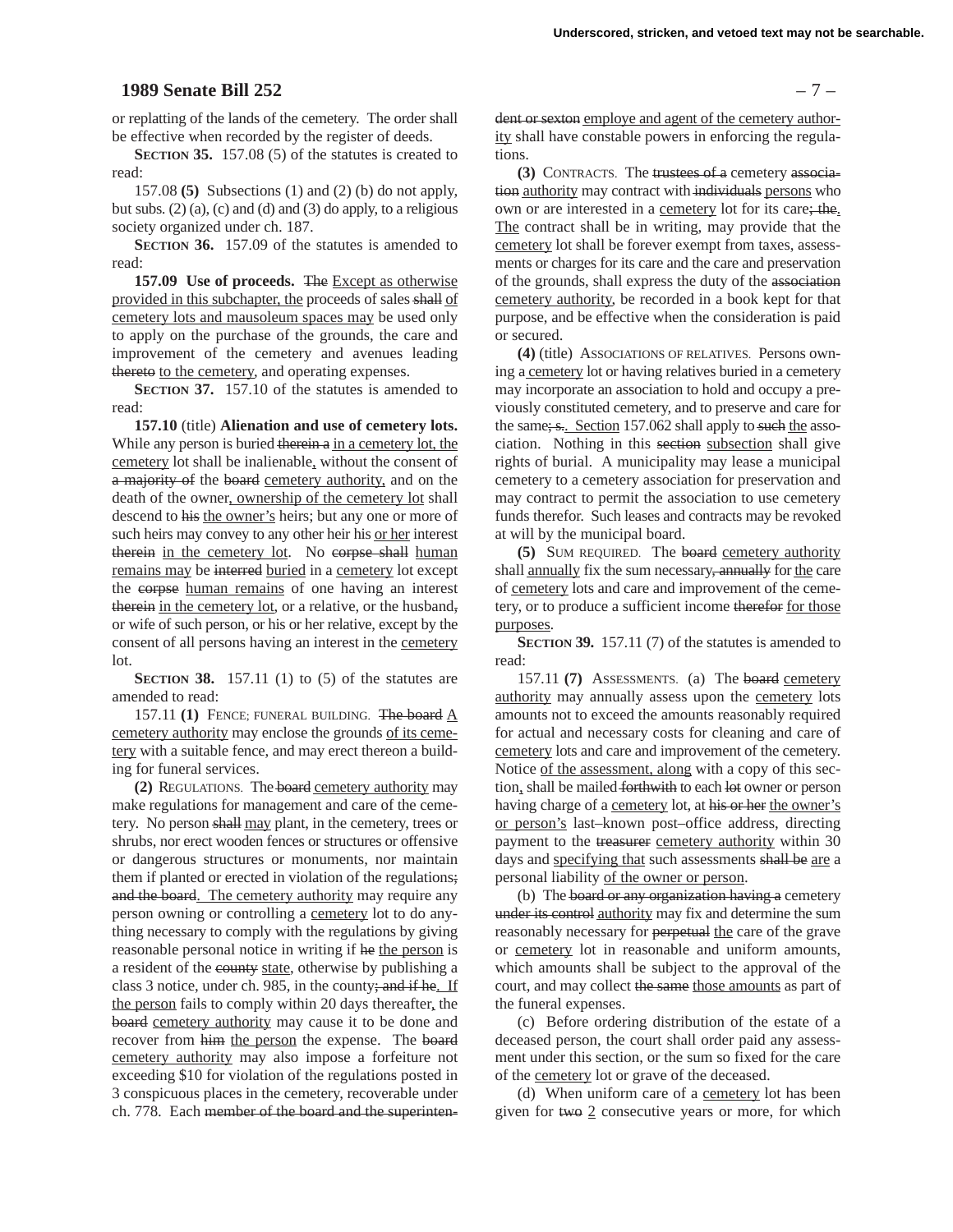assessments are unpaid, after notice as provided in sub. (2), right to interment burial is forfeited until delinquent assessments are paid. When uniform care has been given for five 5 consecutive years or more and the assessments are unpaid, upon like notice, title to all unoccupied part parts of the cemetery lot shall pass to the association or municipality cemetery authority and may be sold, the proceeds payment of principal to be a fund for perpetual deposited into the care of the occupied portion fund. Before depositing the payment of principal into the care fund, the cemetery authority may retain an amount necessary to cover the cemetery authority's administrative and other expenses related to the sale, but the amount retained may not exceed 50% of the proceeds.

**SECTION 40.** 157.11 (8) of the statutes is amended to read:

157.11 **(8)** GIFTS. The corporation cemetery authority shall take, hold and use such any gifts, or the income and proceeds thereof of any gifts, as may be made in trust or otherwise, for the improvement, maintenance, repair, preservation or ornamentation of any cemetery lot or structure in the cemetery, according to the terms of the gift, and regulations by the board cemetery authority.

**SECTION 41.** 157.11 (9) (title), (a) and (b) of the statutes are amended to read:

157.11 **(9)** (title) HANDLING OF PROPERTY RECEIVED AS GIFT. (a) Before the trustees of an association receive a cemetery authority receives a gift, the surety bonds of the secretary and treasurer cemetery authority shall be increased to cover such amount if it does not then do so. If the bonds are not filed, or any officer the cemetery authority fails to do anything required by this subsection, the judge may appoint a trustee, and all property and money so given and evidences of title and securities shall be delivered to him the trustee.

(b) Except as hereinafter provided in respect of s. 66.04 (2) (c), care funds for the perpetual care of public mausoleums and columbariums, money received by an association for perpetual care shall be invested as provided in ch. 881, or in such other manner as may be approved either by the circuit judge of the county in which the principal office of the association is located, or the circuit judge of the county in which the cemetery is located s. 157.19, or it the funds may be deposited with the treasurer of the county or city in which such the cemetery is located, and the governing body of such the county or city may determine to accept such deposits. In the case of all deposits hitherto or hereafter funds deposited with a city or county, or previously deposited with a village, there shall be paid to said association the cemetery authority annually interest on sums funds so deposited of not less than 2% per year. The governing body of any city or county, or any village or town in the case of previous deposits, may determine to return all or a part of any sum funds deposited by an association a cemetery authority, and such association that cemetery authority shall accept

#### – 8 – **1989 Senate Bill 252**

such sum the returned funds within 30 days after receiving written notice of such that action. If such association the cemetery authority is dissolved or becomes inoperative such, the county or city shall use the interest on such fund the funds for the care and upkeep of such the cemetery. Deposit shall be made and the income paid over from time to time, not less frequently than once each year, and receipts in triplicate shall be given, one filed with the county clerk, one with the association cemetery authority and one given to the person making the deposit. Deposits shall be in the amount of  $$5$  or a multiple thereof. Records and receipts shall specify the cemetery lot for the care of which the deposit is made. Reports of money received for perpetual care and of money and property received as gifts shall be made annually by the trustees of such association to the circuit judge of the county in which the principal office of the association is located, or the circuit judge of the county in which the cemetery is located on July 1 of each year as provided in s. 157.62 (2). All funds received by an association a cemetery authority for perpetual care and now held by the treasurer or trustees of such association the cemetery authority may be transferred to said the county or city treasurer. Failure to file such report for 60 days shall subject such trustees to a forfeiture of not less than \$10 nor more than \$20, to be enforced as provided in ch. 778. Such trustees may also be cited to file such report by such judge and the expense of serving the citation shall be paid by such trustees and disobedience of such citation may be enforced as a contempt. This paragraph shall apply to all organizations that maintain cemeteries except municipalities.

**SECTION 42.** 157.11 (9) (d) of the statutes is repealed. **SECTION 43.** 157.11 (9) (e) and (f) of the statutes are amended to read:

157.11 **(9)** (e) Anyone having in custody or control any cemetery care trust fund received other than by testament, shall, upon demand, deliver it to the cemetery corporation authority to be handled as provided in this section.

(f) If any money or property is not turned over when required by this section, or default occurs under a bond, the district attorney, when directed by the circuit judge upon the request of the department of regulation and licensing, shall bring action to recover.

**SECTION 44.** 157.11 (10) of the statutes is created to read:

157.11 **(10)** EXEMPTION FOR RELIGIOUS SOCIETIES. This section does not apply to a religious society organized under ch. 187.

**SECTION 45.** 157.115 of the statutes is created to read: **157.115 Abandonment of cemeteries and cemetery lots. (1)** ABANDONMENT OF CEMETERIES.

(b) 1. When a cemetery authority fails to care for the cemetery for a period of one or more years, the municipality in which the cemetery is located may take control of the cemetery, manage and care for the cemetery and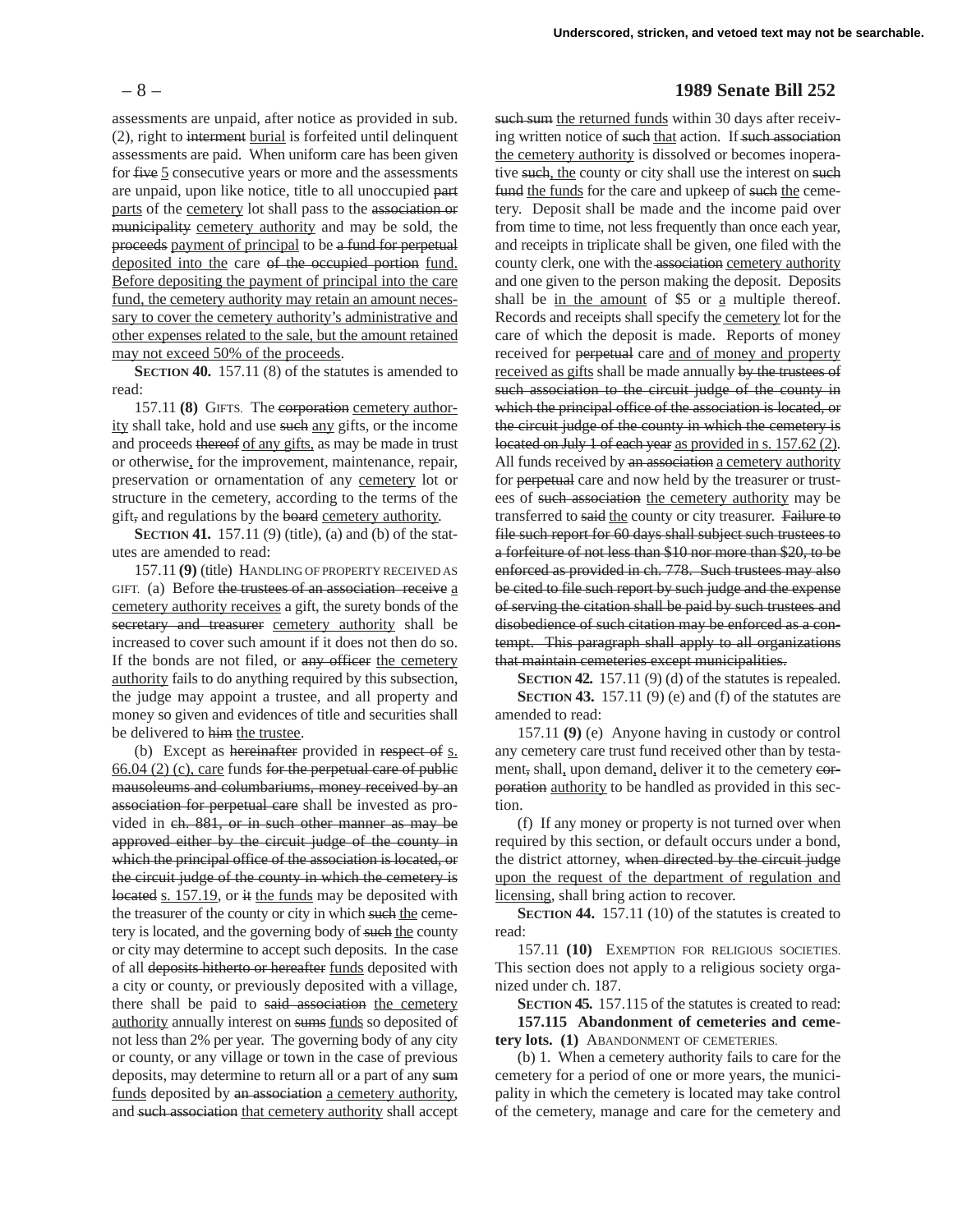#### **1989 Senate Bill 252** – 9 –

collect and manage all trust funds connected with the cemetery other than trust funds received by a will.

**(2)** ABANDONMENT OF CEMETERY LOTS. (a) In this subsection:

1. "Abandoned lot" means one or more graves of a cemetery lot that is not owned by the cemetery authority of the cemetery in which the cemetery lot is located if those graves have not been used for the burial of human remains and if, according to the records of the cemetery authority, all of the following apply during the 50–year period immediately preceding the date on which the notice requirement under par. (c) is satisfied:

a. No owner has transferred any ownership interest in the cemetery lot to any other person.

b. No owner has purchased or sold another cemetery lot or a mausoleum space in the cemetery.

c. No other grave in that cemetery lot or adjoining cemetery lot or adjoining mausoleum space that is owned or partially owned by an owner has been used for the burial of human remains.

d. No grave marker, monument or other memorial has been installed on the cemetery lot.

e. No grave marker, monument or other memorial has been installed on any other cemetery lot, in the same cemetery, that is owned or partially owned by an owner.

f. No nameplate, monument or other memorial has been installed to identify the human remains that are buried within a mausoleum space, in the same cemetery, that is owned or partially owned by an owner.

g. The cemetery authority has not been contacted by an owner or assignee or received any other notice or evidence to suggest that an owner or assignee intends to use the cemetery lot for a future burial of human remains.

2. "Assignee" means a person who has been assigned in the deceased owner's will or in any other legally binding written agreement, or who is entitled to receive under ch. 852, an ownership interest in the abandoned cemetery lot.

3. "Owner" means a person who, according to the records of the cemetery authority of the cemetery in which an abandoned cemetery lot is located, owns or partially owns the abandoned cemetery lot.

(b) No cemetery authority may resell an abandoned cemetery lot unless the cemetery authority complies with the requirements in this subsection.

(c) The cemetery authority shall mail to each owner, at each owner's last–known address, a notice of the cemetery authority's intent to resell the abandoned cemetery lot as provided in this subsection. If an owner is buried in the cemetery in which the abandoned cemetery lot is located or if the cemetery authority has any other evidence that reasonably supports a determination by the cemetery authority that the owner is deceased, no notice is required under this paragraph.

(d) If no notice is required under par. (c) or if, within 60 days after notice is mailed under par. (c), no owner or

assignee contacts the cemetery authority to express an intent to use the abandoned cemetery lot for a future burial of human remains, the cemetery authority shall publish in a newspaper of general circulation in the county in which the abandoned lot is located, a class 3 notice under ch. 985 that includes all of the following:

1. The location of the abandoned lot.

2. The name and last–known address of each owner.

3. A statement that, unless an owner or assignee contacts the cemetery authority within the period specified in par. (e), the cemetery authority intends to resell the abandoned lot as provided in this subsection.

(e) If within 60 days after notice is published under par. (c) no owner or assignee contacts the cemetery authority to express an intent to use the abandoned lot for a future burial of human remains, the cemetery authority shall bring an action in the circuit court of the county in which the abandoned lot is located for a judgment that the cemetery lot is an abandoned lot and an order transferring ownership of the abandoned lot to the cemetery authority.

(f) If within one year after the circuit court enters a judgment and order under par. (e) no owner or assignee contacts the cemetery authority to express an intent to use the abandoned lot for a future burial of human remains, the cemetery authority may resell the abandoned lot, except as provided in par. (g). The payment of principal shall be deposited into the care fund. Before depositing the payment of principal into the care fund, the cemetery authority may retain an amount necessary to cover the cemetery authority's administrative and other expenses related to the sale, but the amount retained may not exceed 50% of the proceeds.

(g) If at any time before an abandoned lot is resold under par. (f) an owner or assignee contacts the cemetery authority to express an intent to use the abandoned lot for a future burial of human remains, the authority may not resell the abandoned lot, and ownership of the abandoned lot shall be transferred to the owner or assignee. The cemetery authority shall pay all costs of transferring ownership under this paragraph.

(h) Nothing in this subsection prohibits a cemetery authority from seeking the authority to resell more than one abandoned lot by publishing a single class 3 notice under par. (d) or bringing a single action under par. (e) that applies to all of the abandoned lots for which such authority is sought.

**SECTION 46.** 157.12 (title) of the statutes is amended to read:

**157.12** (title) **Mausoleums and crematoriums.**

**SECTION 47.** 157.12 (1) of the statutes is repealed and recreated to read:

157.12 **(1)** DEFINITION. Notwithstanding s. 157.061 (5), in this section, "department" means the department of industry, labor and human relations.

**SECTION 48.** 157.12 (2) (title), (a) and (b) of the statutes are amended to read: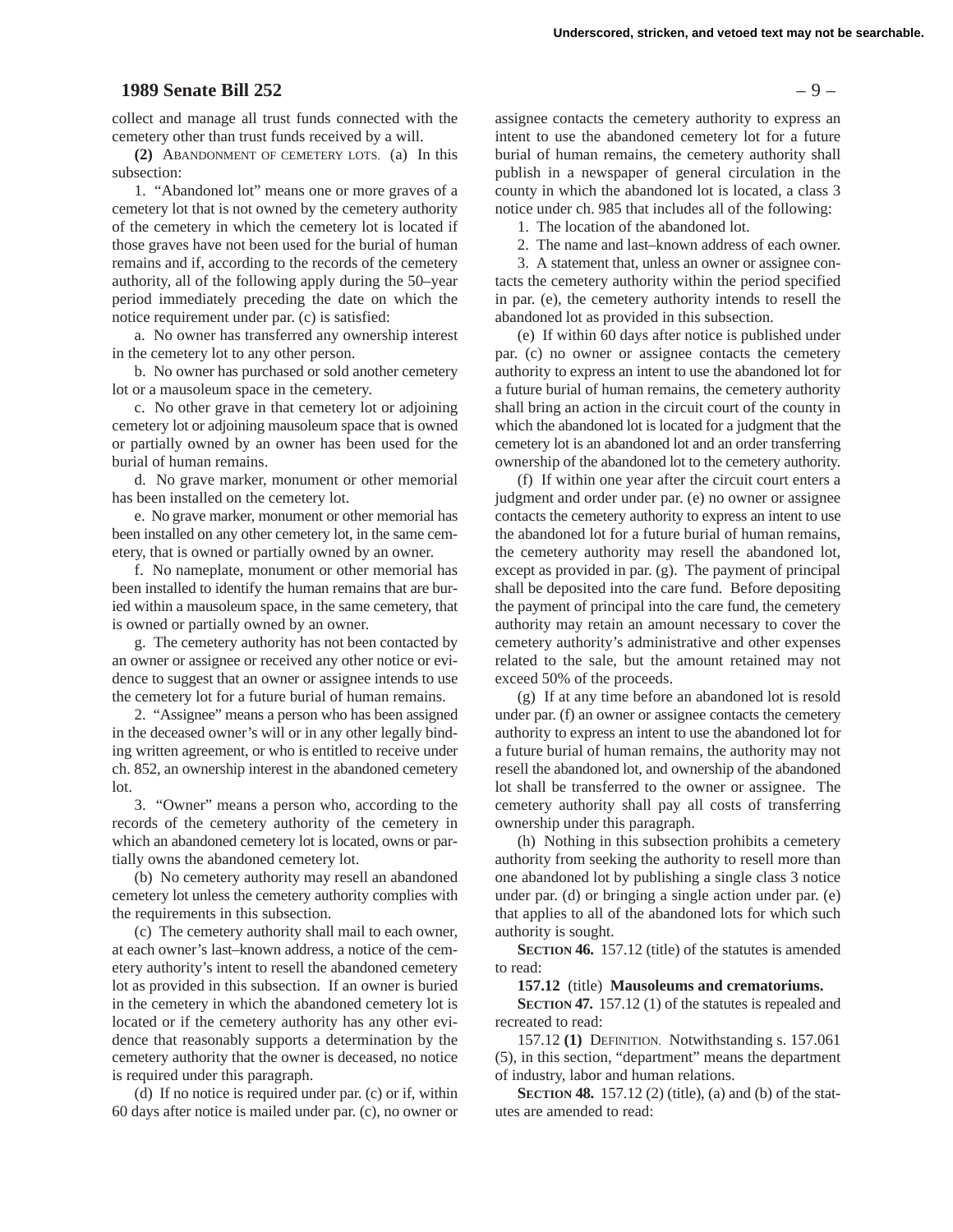157.12 **(2)** (title) CONSTRUCTION OF MAUSOLEUMS. (a) Any person who constructs a vault mausoleum or converts a building or other structure to a vault mausoleum shall comply with the rules of the department and shall receive department approval in writing of the plans and specifications prior to construction or conversion. No person may modify plans or specifications which have been approved under this paragraph without approval in writing from the department, unless such modifications are cosmetic in nature. The department may adopt shall promulgate rules providing reasonable requirements governing the location, material and construction of any vault a mausoleum, in accordance with the requirements in par. (d). Any municipality may enact ordinances governing vaults mausoleums at least as stringent as this section.

(b) The department shall supervise construction of any public or community vault mausoleum and conversion of any building to a public or community vault. No person may modify departmental construction requirements without written approval of the department. No mausoleum. Within 30 days after receiving written notice from the cemetery authority that the construction or conversion has been completed, the department shall inspect the public mausoleum and provide the cemetery authority with a written certification as to whether the construction or conversion complies with approved plans. If the department determines that, except for certain minor defects, the construction or conversion complies with the approved plans, the department may provide the cemetery authority with a written temporary certification of compliance that is contingent on the correction of those minor defects. A temporary certification is valid for a period designated by the department, not to exceed 6 months. No person may operate sell a mausoleum space, except an undeveloped space that is sold in accordance with s. 440.92, or bury human remains in a public or community vault mausoleum unless a care fund has been established for the mausoleum under sub. (3) and the department certifies in writing that construction or conversion complied with approved plans and that a maintenance fund under sub. (3) exists has provided the cemetery authority with a certification or a temporary certification under this paragraph. If a cemetery authority that has been provided with a temporary certification notifies the department in writing before the date on which the temporary certification expires that the defects in the construction or conversion of the public mausoleum have been corrected, the department shall, within 30 days after receiving the notice, reinspect the public mausoleum and provide the cemetery authority with a written certification as to whether the construction or conversion complies with the approved plans. If a cemetery authority that has been provided with a temporary certification does not receive a written certification from the department before the date on which the temporary

#### – 10 – **1989 Senate Bill 252**

certification expires that the construction or conversion complies with the approved plans, then, beginning on the date on which the certification expires, no person may sell a mausoleum space, except an undeveloped space that is sold in accordance with s. 440.92, or bury human remains in the public mausoleum until the defects are corrected and the department subsequently inspects the public mausoleum and provides the cemetery authority with a certification that the construction or conversion complies with the approved plans. The department may charge a reasonable fee to the cemetery authority for each inspection and certification provided under this paragraph if the inspection and certification are provided within the applicable 30–day period prescribed under this paragraph.

**SECTION 49.** 157.12 (2) (bm) of the statutes is created to read:

157.12 **(2)** (bm) If a municipality in which a mausoleum is located requires the owner or operator of the mausoleum to obtain from the municipality a permit for the use or occupancy of the mausoleum, the municipality shall issue that permit to the owner or operator if the owner or operator has been provided with a certification or temporary certification for the mausoleum under par. (b). The permit shall be valid for a period equal to or longer than the period for which the certification or temporary certification under par. (b) is valid.

**SECTION 50.** 157.12 (2) (c) of the statutes is amended to read:

157.12 **(2)** (c) No person may establish or use a public or community vault mausoleum unless the vault mausoleum is located inside a cemetery of 20 acres or more that has been in existence for 10 years or more.

**SECTION 51.** 157.12 (2) (d) of the statutes is repealed and recreated to read:

157.12 **(2)** (d) A mausoleum shall be constructed to last as long as possible, taking into consideration the technology and economics applicable to mausoleum construction at the time of construction.

**SECTION 52.** 157.12 (3) (title) and (a) (intro.) and 1 of the statutes are amended to read:

157.12 **(3)** (title) CARE FUND. (a) (intro.) Any person who operates a public or community vault mausoleum shall establish a care fund for the perpetual maintenance of the vault, in compliance with either subd. 1 or 2. as follows:

1. If the vault mausoleum has been in existence since June 15, 1933, and is covered by the perpetual care fund of the cemetery in which the vault mausoleum is located, the cemetery shall deposit at least 15% of the proceeds each payment of principal received by from the sale of cemetery lots a mausoleum space into the care fund, until the care fund equals 10% of the cost of constructing the vault mausoleum.

**SECTION 53.** 157.12 (3) (a) 2. of the statutes is amended to read: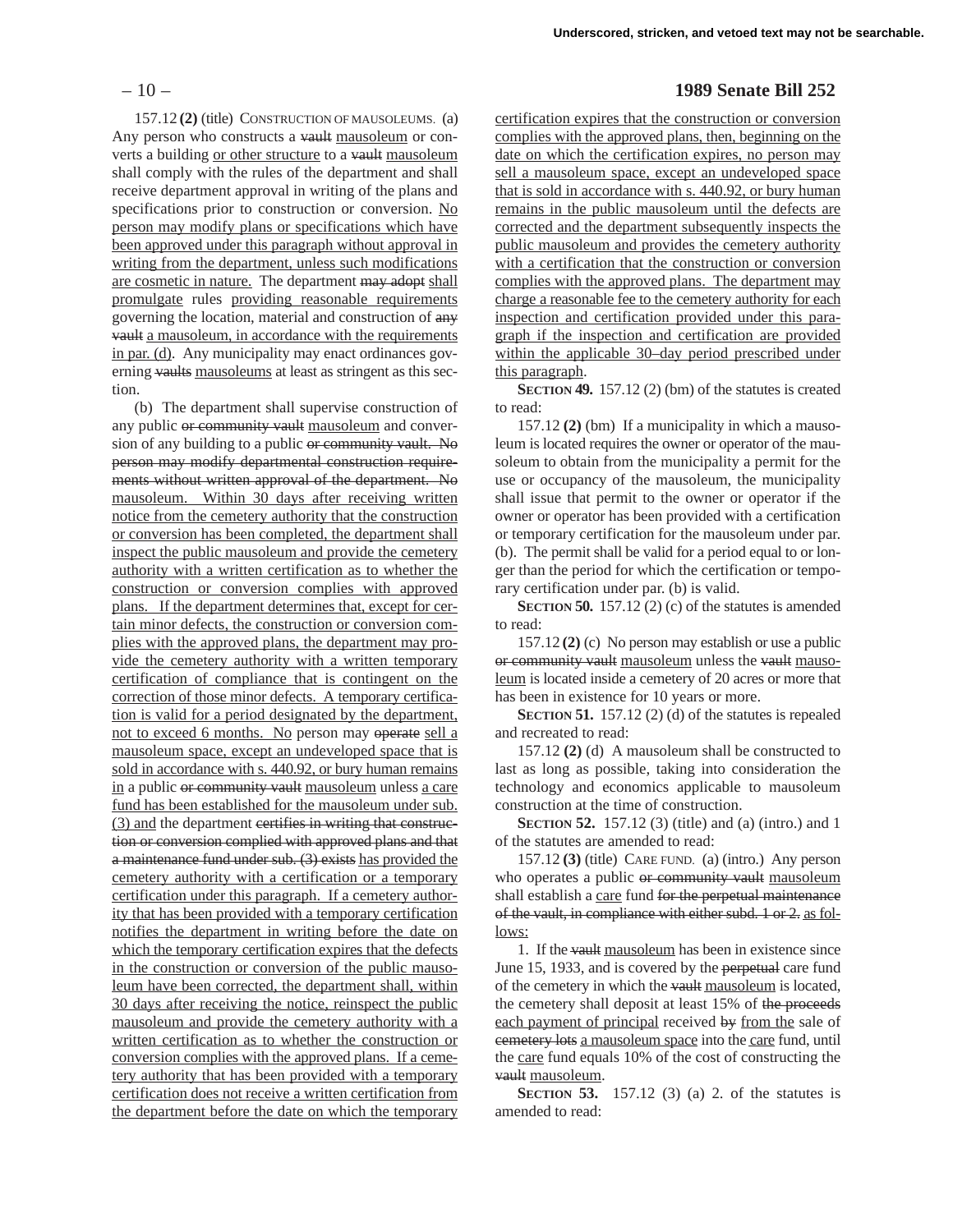#### **1989 Senate Bill 252** – 11 –

157.12 **(3)** (a) 2. Except as provided in subd. 1, the operator of the vault mausoleum shall apply deposit at least 25% of all proceeds each payment of principal received from sales the sale of a mausoleum rooms or crypts and columbarium niches space into the care fund, until the care fund equals 25% of the cost of constructing the vault. The municipality in which the vault is located may require a larger fund mausoleum.

**SECTION 54.** 157.12 (3) (a) 3. of the statutes is created to read:

157.12 **(3)** (a) 3. The operator shall make deposits required under subds. 1 and 2 within 30 days after the last day of the month in which the payment is received. The municipality in which the mausoleum is located may, by ordinance, require a larger fund, but only if the department notifies the municipality in writing that the department approves of the requirement. The department may promulgate rules establishing uniform standards for approvals under this subdivision.

**SECTION 55.** 157.12 (3) (b) of the statutes is amended to read:

157.12 **(3)** (b) The cemetery's treasurer is the custodian of the fund. The treasurer shall file with the cemetery, at the cemetery's expense, a bond plus with sureties approved by the county clerk department of regulation and licensing to indemnify the cemetery against loss if the treasurer fails to maintain the fund. No indemnity is required if the terms of sale of the vault a mausoleum space require the purchaser to pay directly to a trust company in the state, designated by the cemetery as custodian of the fund. The fund shall be invested as provided in ch. 881 s. 157.19. Income from investment may be used only to maintain the vault mausoleum, except that if the amount of income exceeds the amount necessary to properly maintain the mausoleum the excess amount may be used to maintain any portion of the cemetery.

**SECTION 56.** 157.12 (4) of the statutes is repealed and recreated to read:

157.12 **(4)** CONSTRUCTION OF CREMATORIUMS. (a) Any person who constructs a crematorium or converts a building or other structure to a crematorium shall comply with the rules of the department and shall receive department approval in writing of the plans and specifications prior to construction or conversion. The department may promulgate rules governing the location, material and construction of any crematorium. Any municipality may enact ordinances governing crematoriums at least as stringent as this subsection.

(b) The department shall supervise construction of any crematorium and conversion of any building or other structure to a crematorium. No person may modify departmental construction or conversion requirements without written approval of the department. No person may operate a crematorium unless the department certifies in writing that construction or conversion complied with approved plans.

**SECTION 57.** 157.125 of the statutes is renumbered 157.125 (1) and amended to read:

157.125 **(1)** Where If a trust is created for the perpetual care of a burial place or grave but no trustee is named in the will to administer the trust, the circuit court having jurisdiction thereof may name the county treasurer of the county in which the burial place or grave is situated as such trustee, except as provided in sub. (2). If not contrary to the terms of the trust, the county treasurer may contract with the person in charge of the burial place or grave for its care and pay to such that person the income from the trust property or such the part of the income that may be necessary for such that purpose, and if there is no person in charge of the burial place or grave then such the income shall be paid to the city, village or town, in which the burial place or grave is situated, and for the purposes of this section subsection the governing body of such that municipality shall have has the duty of such care caring for the burial place or grave to the extent of money received for such that purpose. The county treasurer shall annually render an account to the circuit court as provided in ch. 701 and the person or municipality receiving money for such care shall also render an annual accounting to the circuit court showing the amount received and in detail the purposes for which expended and the department as provided in s. 157.62 (2) (b) 3. to 7..

**SECTION 58.** 157.125 (2) of the statutes is created to read:

157.125 **(2)** If the burial place or grave is located in a cemetery owned and operated by a religious society organized under ch. 187, the court shall name the religious society as the trustee unless the religious society petitions the court to name the county treasurer as the trustee.

**SECTION 59.** 157.128 of the statutes is created to read:

**157.128 Cemeteries established on or after the effective date of this section .... [revisor inserts date]; minimum acreage and endowment care status required. (1)** (a) Except as provided in par. (b), no cemetery may be dedicated on or after the effective date of this paragraph .... [revisor inserts date], unless the cemetery consists of at least 20 contiguous acres.

(b) A cemetery consisting of less than 20 contiguous acres may be dedicated on or after the effective date of this paragraph .... [revisor inserts date], if all of the following apply:

1. The cemetery is owned by a religious association.

2. The religious association is responsible for all liabilities of the cemetery.

3. The total acreage of all other cemeteries owned by the religious association exceeds 20 acres.

**(2)** No person may sell a cemetery lot or mausoleum space located in, or cemetery merchandise to be used or placed in, a cemetery or portion of a cemetery that is dedicated on or after the effective date of this subsection .... [revisor inserts date], unless the cemetery is an endow-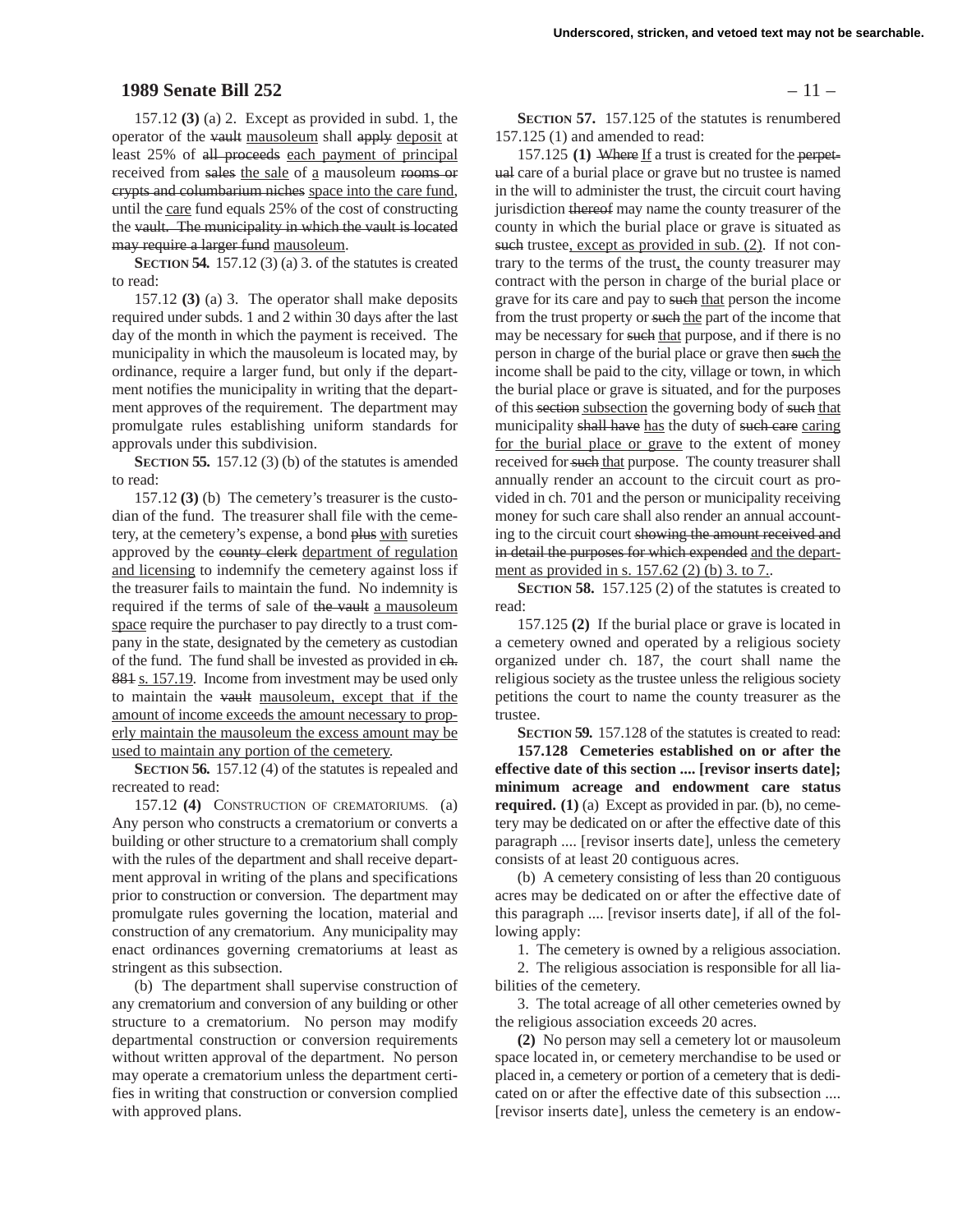ment care cemetery or a cemetery for which a certification under s. 157.63 is effective.

**SECTION 60.** 157.13 of the statutes is created to read:

**157.13 Endowment care cemeteries. (1)** DETER-MINATION OF ENDOWMENT CARE STATUS. (a) The cemetery authority of a cemetery or portion of a cemetery may apply to the department for a determination of whether the cemetery or portion of the cemetery qualifies as an endowment care cemetery under pars. (b) to (e). The department shall provide a written determination of whether the cemetery or portion of the cemetery meets those qualifications.

(b) The department shall promulgate rules for determining whether a cemetery or a portion of a cemetery qualifies as an endowment care cemetery. The rules shall require that, in order to qualify as an endowment care cemetery, the cemetery authority of the cemetery or portion of the cemetery must have established a care fund that meets the requirements in pars. (c) to (e).

(c) If a cemetery or portion of a cemetery has been dedicated before the effective date of this paragraph .... [revisor inserts date], and, prior to the date on which an application is submitted under par. (a), not more than 80% of the cemetery or portion of the cemetery has been sold through the sale of cemetery lots and mausoleum spaces, the cemetery or portion of the cemetery does not qualify as an endowment care cemetery unless the cemetery authority has a care fund established for the cemetery or portion of the cemetery that has a balance of at least:

1. Twenty–five thousand dollars, if the cemetery or portion of the cemetery consists of 25 acres or less.

2. Sixty thousand dollars, if the cemetery or portion of the cemetery consists of more than 25 acres but not more than 50 acres.

3. One hundred thousand dollars, if the cemetery or portion of the cemetery consists of more than 50 acres but not more than 75 acres.

4. Two hundred thousand dollars, if the cemetery or portion of the cemetery consists of more than 75 acres but not more than 100 acres.

5. Two hundred thousand dollars, plus \$2,000 for each acre or portion of each acre in excess of 100 acres, if the cemetery or portion of the cemetery consists of more than 100 acres.

(d) If a cemetery or portion of a cemetery has been dedicated before the effective date of this paragraph .... [revisor inserts date], and, prior to the date on which an application is submitted under par. (a), more than 80% of the cemetery or portion of the cemetery has been sold through the sale of cemetery lots and mausoleum spaces, the cemetery or portion of the cemetery does not qualify as an endowment care cemetery unless the cemetery authority has a care fund established for the cemetery or portion of the cemetery that has a balance that is greater than or equal to the sum of all of the following:

#### – 12 – **1989 Senate Bill 252**

1. Twenty–five dollars for each cemetery lot or 15% of the payments of principal for each cemetery lot, whichever is less, in the cemetery or portion of the cemetery that was sold before the effective date of this subdivision .... [revisor inserts date].

2. Twenty–five dollars for each mausoleum space or 25% of the payments of principal for each mausoleum space, whichever is less, in the cemetery or portion of the cemetery that was sold before the effective date of this subdivision .... [revisor inserts date], but not to exceed 25% of the cost of constructing all of the mausoleums in which those mausoleum spaces are located.

3. Fifteen percent of the payments of principal for each cemetery lot in the cemetery or portion of the cemetery that is sold on or after the effective date of this subdivision .... [revisor inserts date].

4. Twenty–five percent of the payments of principal for each mausoleum space in the cemetery or portion of the cemetery that is sold on or after the effective date of this subdivision .... [revisor inserts date], but not to exceed 25% of the cost of constructing all of the mausoleums in which those mausoleum spaces are located.

(e) A cemetery or portion of a cemetery that is dedicated on or after the effective date of this paragraph .... [revisor inserts date], does not qualify as an endowment care cemetery unless the cemetery authority has a care fund established for the cemetery that has a balance of at least \$25,000.

(f) A cemetery authority may apply under par. (a) for a determination with respect to a portion of the cemetery only if that portion is contiguous and physically separated, by a natural or an artificial barrier, from any portion of the cemetery that is not an endowment care cemetery.

**(2)** ENDOWMENT CARE STANDARDS. After a cemetery has been determined under sub. (1) (a) to be an endowment care cemetery, the cemetery authority and any successor cemetery authority shall maintain a balance in the care fund as required under sub. (1) (c) to (e) and comply with subs. (3) to (5) and ss. 157.08 (2) (d) and 157.12 (3) with respect to that cemetery or portion of the cemetery.

**(3)** USE OF INCOME FROM CARE FUNDS. The income from a care fund of an endowment care cemetery shall be used to maintain the endowment care cemetery. If the amount of income exceeds the amount necessary to properly maintain the endowment care cemetery, the excess amount may be used to maintain any portion of the cemetery that is not an endowment care cemetery.

**(4)** PROHIBITED PRACTICE. No cemetery authority of an endowment care cemetery may sell a cemetery lot or mausoleum space that is intended to be used for the burial of the human remains of the purchaser or the purchaser's family members unless the endowment care cemetery complies with subs. (2) and (3).

**(5)** GIFTS. The cemetery authority of an endowment care cemetery may accept property given to the endow-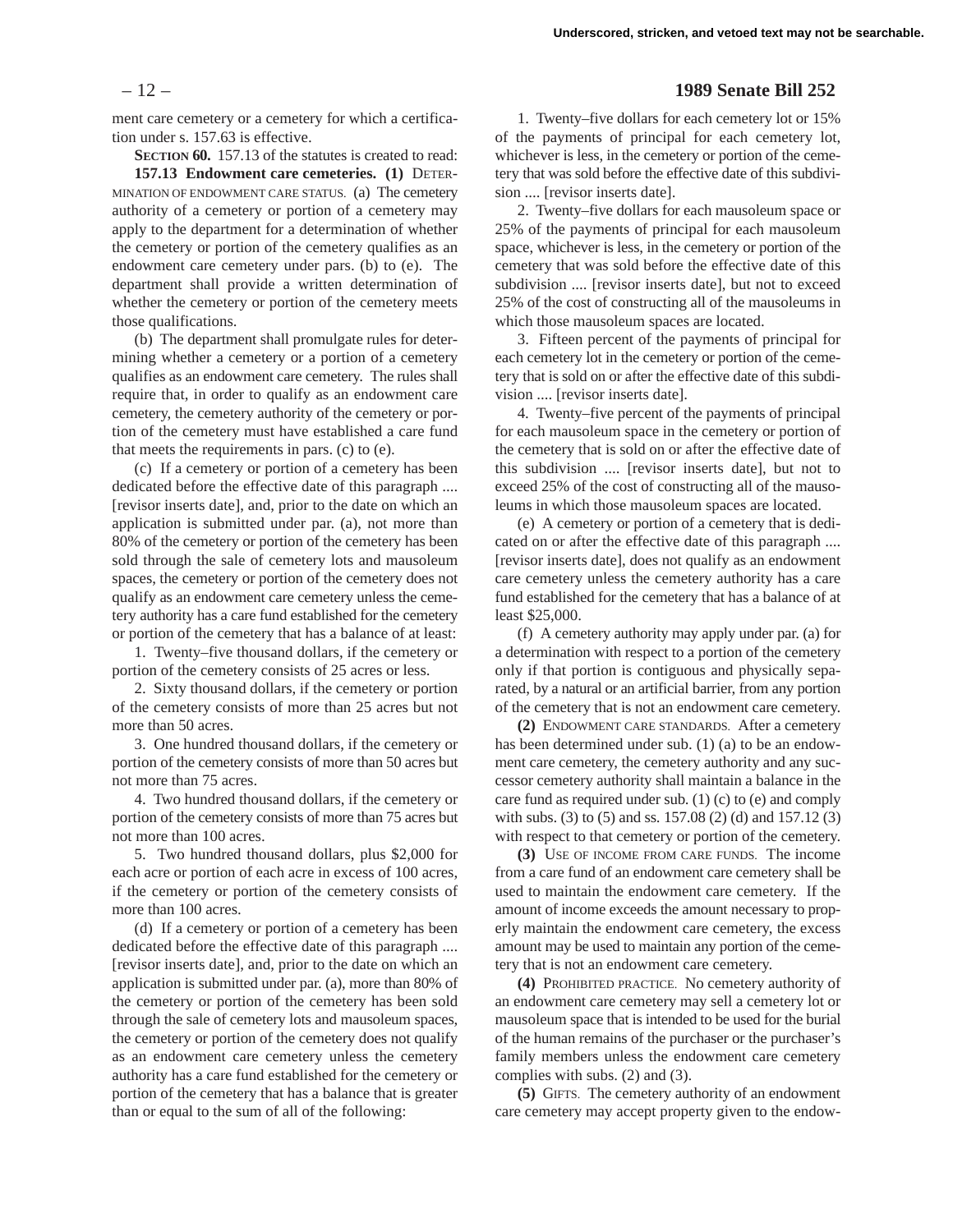#### **1989 Senate Bill 252** – 13 –

ment care cemetery in trust and may, unless contrary to the terms of the transfer, use the principal or income for the maintenance or improvement of the endowment care cemetery, or of any structure located in the endowment care cemetery that is used exclusively for cemetery purposes.

**(6)** LOSS OF ENDOWMENT CARE STATUS. (a) The department shall determine whether a cemetery or portion of a cemetery that qualified as an endowment care cemetery under sub. (1) (a) continues to qualify if the annual report filed under s. 157.62 (2) (a) or an audit under s. 157.62 (6) indicates that the cemetery authority is not in compliance with this section. The department shall provide written notice to the cemetery authority that the cemetery or portion of the cemetery may lose its endowment care status at least 90 days before making the determination.

(b) Notwithstanding the requirements in sub. (1) (c) to (e), the department may determine that the cemetery or portion of the cemetery continues to qualify as an endowment care cemetery if the department determines that sufficient funds exist to provide for the care of the cemetery lots and mausoleum spaces located in the cemetery.

(c) The department shall promulgate rules establishing procedures and standards for making determinations under this subsection.

**SECTION 61.** 157.15 of the statutes is created to read:

**157.15 Sales in other cemeteries.** No person may sell a cemetery lot or mausoleum space located in, or cemetery merchandise to be used or placed in, a cemetery or portion of a cemetery that is not an endowment care cemetery or a cemetery for which a certification under s. 157.63 is effective unless the contract for sale includes the following language in not less than 10–point boldface type: "THIS IS NOT AN ENDOWMENT CARE CEM-ETERY. THERE MAY NOT BE SUFFICIENT FUNDS TO PROVIDE FOR THE CARE OF YOUR PUR-CHASE."

**SECTION 62.** 157.19 of the statutes is created to read:

**157.19 Deposit and investment of care funds and preneed trust funds. (1)** In this section, "financial institution" has the meaning given in s. 705.01 (3).

**(2)** (a) Except as provided in sub. (5) and the rules promulgated under sub. (4), the cemetery authority shall deposit care funds under ss. 157.11 (9) (b), 157.12 (3) and 157.13 and preneed trust funds under s. 440.92 with a financial institution located in this state. The financial institution shall be the trustee of the care funds and preneed trust funds. The trustee shall invest the care funds and preneed trust funds as provided under s. 881.01 (1) to (3), except as provided in sub. (5) and the rules promulgated under sub. (4).

(b) The cemetery authority may not change the trustee of a care fund without the department's written approval.

(c) Upon request of the financial institution, the preneed seller, as defined in s. 440.90 (8), shall furnish the financial institution with a copy of the preneed sales contract. Except as provided in s.  $440.92$  (2) (c), (f) and (j) and (5), preneed trust funds, and any interest or dividends that have accumulated on the preneed trust funds, may not be withdrawn until all obligations under the preneed sales contract have been fulfilled. The financial institution is not responsible for the fulfillment of any part of the preneed sales contract, except that the financial institution shall release the preneed trust funds, and any interest or dividends that have accumulated on the preneed trust funds, as provided by the terms of the preneed sales contract. The trustee of a preneed trust fund may not be changed without the department's written approval. If the trustee or account number of a preneed trust fund is changed, the cemetery authority shall notify the department in writing within 30 days after the change.

(d) The department shall promulgate rules establishing reasonable requirements and standards for the approval of changes under pars. (b) and (c). For approval of changes under par. (b), the rules shall require the cemetery authority to submit evidence that the rights and interests of the beneficiary of the care fund will be adequately protected if the change is approved. For approval of changes under par. (c), the rules shall require the trustee to submit evidence that the rights and interests of the purchaser under the preneed sales contract will be adequately protected if the change is approved.

**(4)** The department may promulgate rules allowing funds invested under this section to be deposited with a financial institution located outside this state.

**(5)** This section does not apply to care funds under s. 157.11 (9) (b) that are deposited with a city or county as provided under s. 157.11 (9) (b), to care funds of a cemetery for which a certification under s. 157.63 is effective or to preneed trust funds of a cemetery for which a certification under s. 440.92 (9) is effective.

**(6)** Nothing in this section prevents a cemetery authority from combining its care funds and preneed trust funds for investment purposes if the cemetery authority maintains separate accountings for each fund.

**SECTION 63.** 157.50 (6) of the statutes is amended to read:

157.50 **(6)** Any municipality having created a perpetual that creates a care fund shall invest the money received for perpetual care as provided by ch. 881. The municipality may terminate the perpetual care fund, transferring the money to its general fund, if the municipality owns the cemetery and provides all maintenance expenses in perpetuity for those grave sites graves in the cemetery at the time of termination.

**SECTION 64.** 157.62 of the statutes is created to read: **157.62 Reporting; record keeping; audits. (1)** CEMETERY ASSOCIATIONS. (a) Except as provided in par.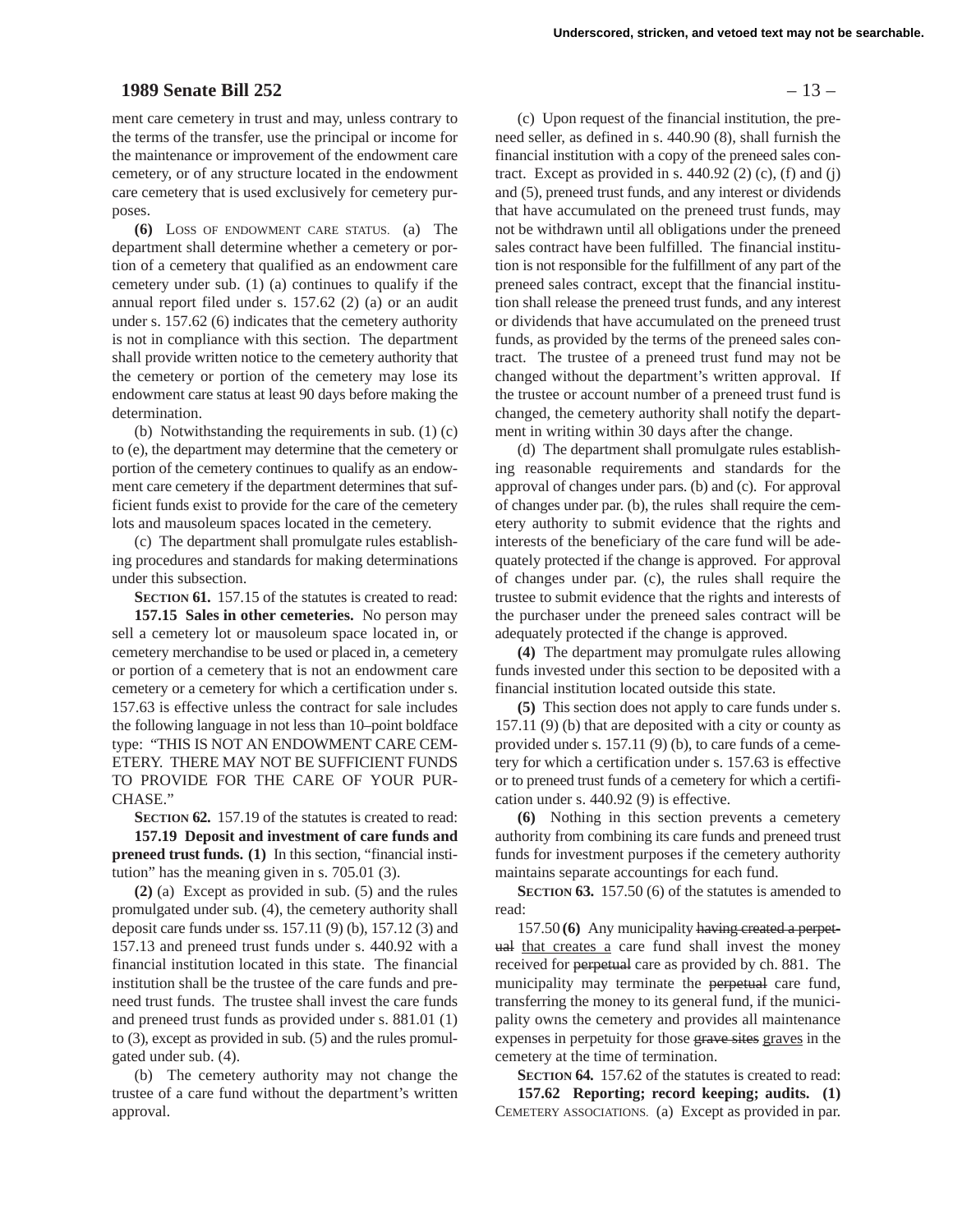(b), every cemetery association shall file an annual report with the secretary of state. The report shall be made on a calendar–year basis unless the secretary of state, by rule, provides for other reporting periods. The report is due on the 60th day after the last day of the reporting period. The annual report shall include all of the following:

1. The name of the cemetery association and the address of its principal office.

2. The name, residence address and business address of each officer, director and trustee of the cemetery association.

3. The name, residence address and business address of each shareholder who beneficially owns, holds or has the power to vote 5% or more of any class of securities issued by the cemetery association.

4. The dates and places of all meetings and elections.

5. A statement of whether the cemetery association engaged in the operation of a cemetery during the previous calendar year.

(b) Paragraph (a) does not apply to any person required to file a report under s. 180.791 or 181.651.

(c) The secretary of state may prescribe and furnish forms for reports required under this subsection. If the secretary of state prescribes forms under this paragraph, he or she shall mail the forms to cemetery associations required to file under par. (a) no later than 60 days before the reports are due.

**(2)** CEMETERY AUTHORITIES. (a) Except as provided in s. 157.63 (1), every cemetery authority shall file an annual report with the department. The report shall be made on a form prescribed and furnished by the department. The report shall be made on a calendar–year basis unless the department, by rule, provides for other reporting periods. The report is due on the 60th day after the last day of the reporting period.

(b) The cemetery authority shall include all of the following in the annual report required under par. (a):

1. A copy of any report required under sub. (1) (a) or s. 180.791 or 181.651.

2. If the cemetery authority is required to file a report under s. 180.791 or 181.651, the information specified in sub. (1) (a) 3.

3. An accounting of amounts deposited in, amounts withdrawn from, income accruing to and the balance at the close of the reporting period of any preneed trust funds of the cemetery.

4. An accounting of amounts deposited in, amounts withdrawn from, other income accruing to and the balance at the end of the reporting period of care funds of the cemetery, including the funds in ss. 157.11 (9) (b), 157.12 (3), 157.125 and 157.13.

5. An accounting of all gifts received, income from gifts deposited in accounts not accounted for under subd. 4, amounts expended from those accounts and the balance of those accounts at the end of the reporting period.

# – 14 – **1989 Senate Bill 252**

6. The name and address of each trustee for the funds under subds. 3 to 5 and of the financial institution holding those accounts at the close of the reporting period.

7. The information specified in sub. (1) (a), to the extent applicable, if the cemetery is not required to file a report under sub. (1) (a) or s. 180.791 or 181.651.

(c) All records relating to accountings of trust funds described under par. (b) 3. to 7 and maintained by the department are confidential and are not available for inspection or copying under s. 19.35 (1).

(d) The department shall review each report filed under par. (a) to determine whether the cemetery authority is complying with this subchapter.

**(3)** RECORDS; INSPECTION. (a) Every cemetery authority shall keep a copy of the report required under sub. (2) (a) at its principal place of business and, except for those records relating to accountings of trust funds described under sub. (2) (b) 3. to 7., shall make the report available for inspection, upon reasonable notice, by any person with an interest in a cemetery lot or a mausoleum space in a cemetery owned or operated by the cemetery authority.

(b) Every cemetery authority shall maintain all of the following:

1. The records needed to prepare the reports required under sub. (2) (a).

2. Records that show, for each deposit in a trust fund or account specified in sub. (2) (b) 3. or 4., the name of the purchaser or beneficiary of the contract relating to the deposit and the item purchased.

3. A copy of each contract for the sale of a cemetery lot, mausoleum space or cemetery merchandise.

**(4)** RECORDS MAINTENANCE. The records under sub. (3) (b) 1. shall be permanently maintained by the cemetery authority or licensee. Each record under sub. (3) (b) 2. shall be maintained for not less than 3 years after the date of the deposit. Each copy of a contract under sub. (3) (b) 3. shall be maintained for not less than 3 years after all of the obligations of the contract have been fulfilled. The department may promulgate rules to establish longer time periods for maintaining records under sub. (3) (b) 2 and 3.

**(5)** RULES; RECORDS. The department may promulgate rules requiring cemetery authorities and licensees to maintain other records and establishing minimum time periods for the maintenance of those records.

**(6)** AUDIT. Except as provided in ss. 157.63 (5) and 440.92 (9) (e), the department may audit, at reasonable times and frequency, the records, trust funds and accounts of any cemetery authority, including records, trust funds and accounts pertaining to services provided by a cemetery authority which are not otherwise subject to the requirements under this chapter. The department may conduct audits under this subsection on a random basis, and shall conduct all audits under this subsection without providing prior notice to the cemetery authority.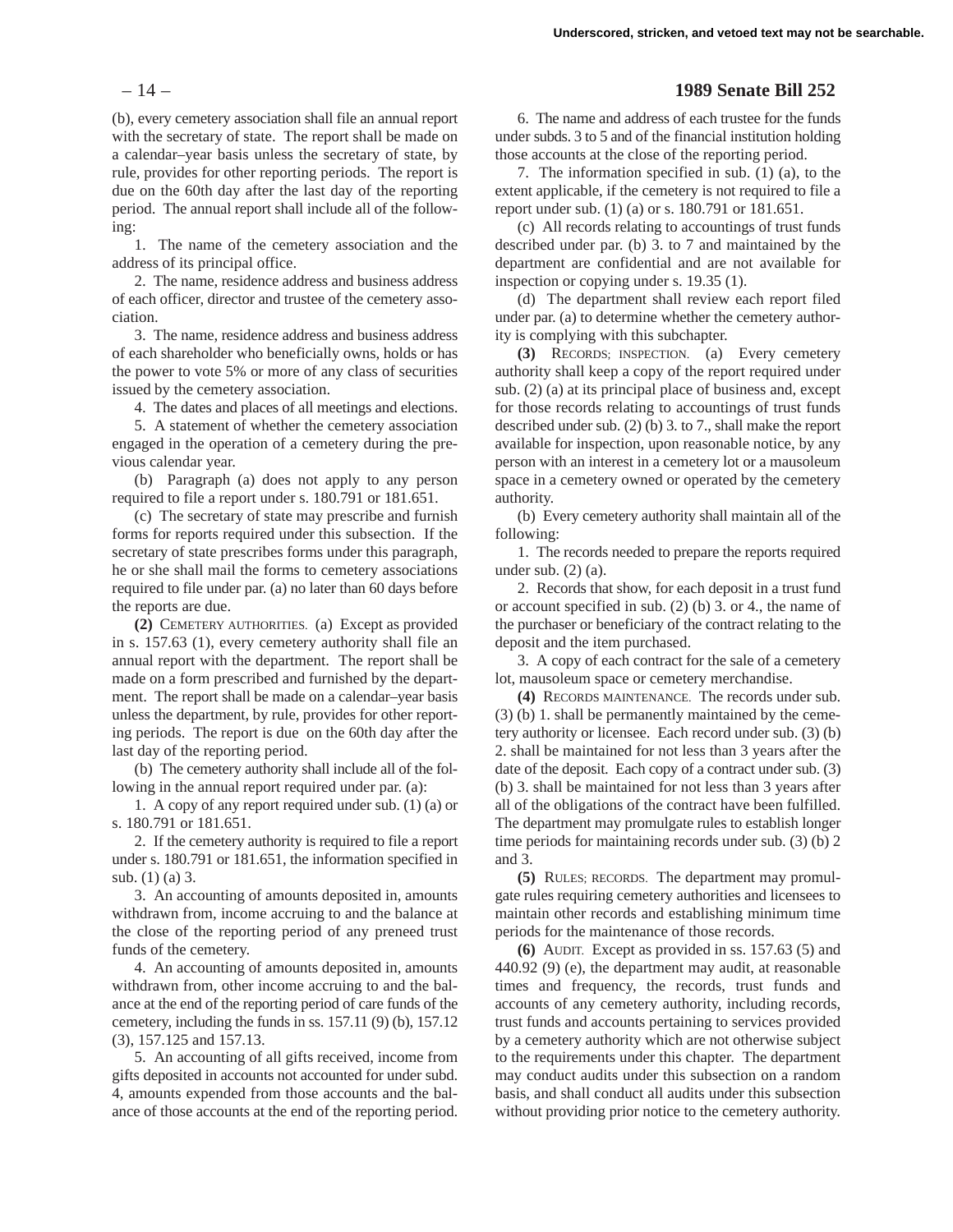#### **1989 Senate Bill 252** – 15 –

**(7)** RULES; FILING FEE. The department may promulgate rules establishing a filing fee to accompany the report required under sub. (2) (a). The filing fee shall be based on the approximate cost of regulating cemetery authorities.

**SECTION 65.** 157.63 of the statutes is created to read:

**157.63 Reporting and auditing exemptions; certification of compliance of cemetery affiliated with religious society. (1)** In lieu of filing an annual report under s. 157.62 (2), a cemetery authority of a cemetery that is affiliated with a religious society organized under ch. 187 or that religious society may file an annual certification with the department as provided in this section.

**(2)** A certification under this section shall be made on a form prescribed and furnished by the department and include all of the following:

(a) The name and address of each cemetery to which the certification applies.

(b) A notarized statement of a person who is legally authorized to act on behalf of the religious society under this section that, during the reporting period under s. 157.62, each cemetery and the cemetery authority of each cemetery specified under par. (a) have either fully complied or have substantially complied with ss. 157.08 (2) (d), 157.12 (3) and 157.13 (1) (c) to (e) and (3) to (5).

**(3)** If the statement under sub. (2) (b) includes a statement of substantial compliance, the statement under sub. (2) (b) must also specify those instances when the cemetery or cemetery authority did not fully comply with s. 157.08 (2) (d), 157.12 (3) or 157.13 (1) (c) to (e) or (3) to (5).

**(4)** A certification under this section is effective for the 12–month period immediately following the reporting period under s. 157.62 (2) for which the cemetery authority is certified under this section to have fully or substantially complied with ss. 157.08 (2) (d), 157.12 (3) and 157.13 (1) (c) to (e) and (3) to (5).

**(5)** During the effective period specified under sub. (4), the department may not audit the care funds or any records or accounts relating to the care funds of a cemetery to which a certification under this section applies.

**(6)** The religious society that is affiliated with a cemetery to which a certification under this section applies is liable for the damages of any person that result from the failure of the cemetery or cemetery authority to fully comply with s. 157.08 (2) (d), 157.12 (3) or 157.13 (1) (c) to (e) or (3) to (5) during the reporting period under s. 157.62 (2) for which such compliance has been certified under this section.

**SECTION 66.** 157.635 of the statutes is created to read: **157.635 Regulations of cemetery affiliated with**

**religious society.** Nothing in this subchapter prohibits a cemetery authority of a cemetery that is affiliated with a religious society organized under ch. 187 from prohibiting the burial of the human remains of an individual in the cemetery if the individual was in a class of individuals

who are prohibited under regulations adopted by the cemetery authority or religious society from being buried in the cemetery.

**SECTION 67.** 157.64 of the statutes is created to read: **157.64 Penalties. (1)** In addition to or in lieu of other remedies provided by law, any person who violates this subchapter or any rule promulgated under this subchapter may be required to forfeit not more than \$200 for each separate offense. Each day of continued violation constitutes a separate offense.

**(2)** Any person who intentionally does any of the following may be fined not more than \$1,000 or imprisoned for not more than 90 days or both:

(a) Violates s. 157.08 (2) (b) or (d), 157.12 (2) (b), (c) or (d) or (4) (b), 157.13 (4) or 157.15.

(b) Fails to handle funds for the improvement and care of a cemetery as required in s. 157.11 or 157.125.

(c) Fails to deposit or invest care funds or preneed trust funds as required in s. 157.19.

(d) Fails to file a report or files an incomplete, false or misleading report under s. 157.62 (1) or (2).

(e) Fails to maintain records as required in s. 157.62 (3) and (4).

(f) Files a false or misleading certification under s. 157.63.

**(3)** Any person who intentionally commits an act specified under sub. (2) with intent to defraud may be punished for theft under s. 943.20.

**SECTION 68.** 157.65 of the statutes is created to read: **157.65 Enforcement. (1)** (a) If the department of regulation and licensing has reason to believe that any person is violating or has violated this subchapter or any rule promulgated under this subchapter and that the continuation of that activity might cause injury to the public interest, the department of regulation and licensing may investigate.

(b) If the department of industry, labor and human relations has reason to believe that any person is violating s. 157.12 or any rule promulgated under s. 157.12 and that the continuation of that activity might cause injury to the public interest, the department of industry, labor and human relations may investigate.

**(2)** The department of justice or any district attorney, upon informing the department of justice, may commence an action in circuit court in the name of the state to restrain by temporary or permanent injunction any violation of this subchapter. The court may, prior to entry of final judgment, make such orders or judgments as may be necessary to restore to any person any pecuniary loss suffered because of the acts or practices involved in the action, if proof of such loss is submitted to the satisfaction of the court. The department of justice may subpoena persons and require the production of books and other documents, and may request the department of regulation and licensing or the department of industry, labor and human relations to exercise its authority under sub.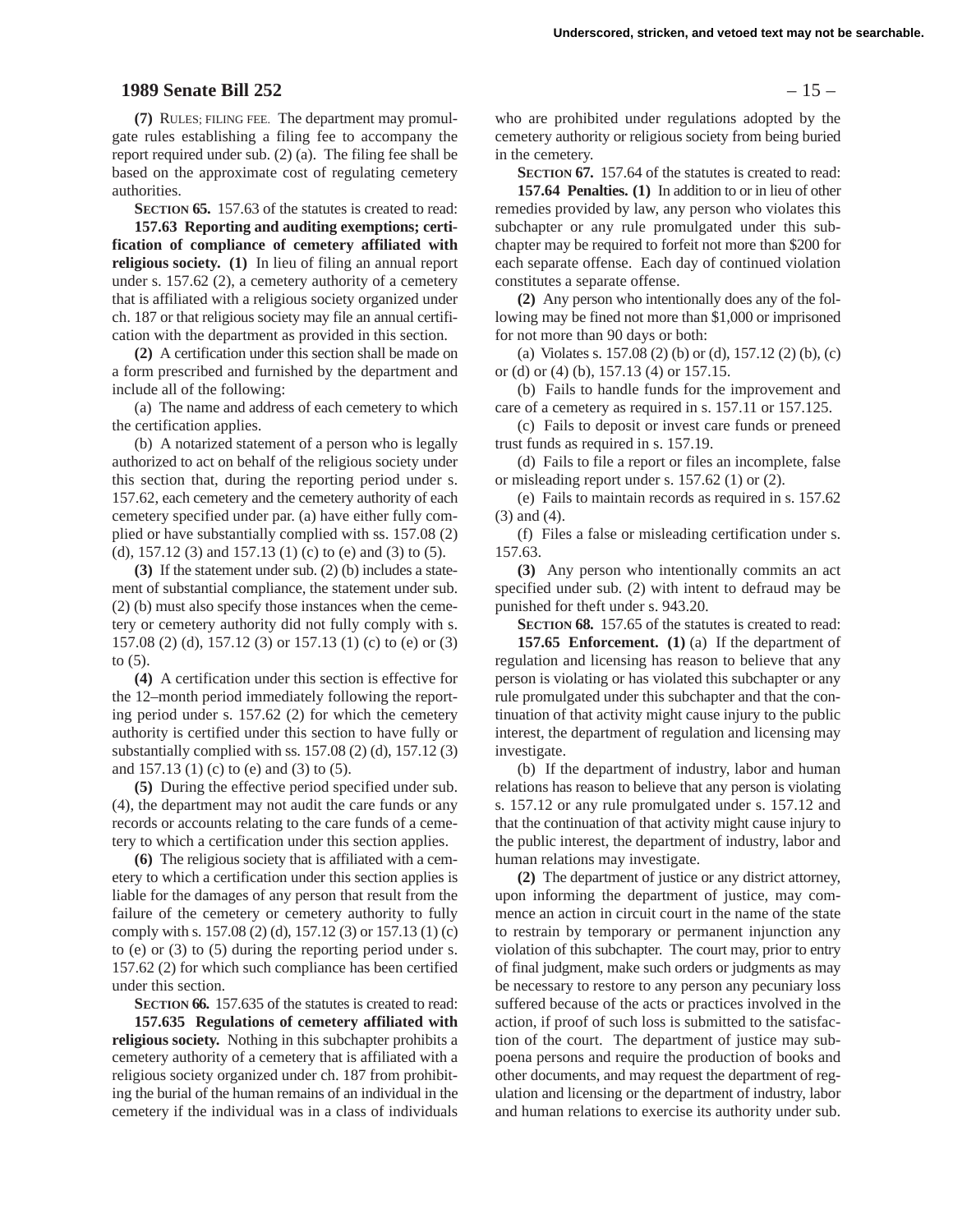(1) to aid in the investigation of alleged violations of this subchapter.

**(3)** In lieu of instituting or continuing an action under this section, the department of justice may accept a written assurance of discontinuance of any act or practice alleged to be a violation of this subchapter from the person who has engaged in the act or practice. An assurance entered into under this subsection shall not be considered evidence of a violation of this subchapter, but a violation of the assurance shall be treated as a violation of this subchapter.

**SECTION 69.** 187.04 of the statutes is amended to read:

**187.04** (title) **Episcopal church.** The rectors, wardens and vestrymen vestry being the trustees of each Protestant Episcopal church may be chosen at such times and in such manner as may be in conformity with the rules and usages thereof. Each such church heretofore or hereafter incorporated may take by purchase, devise, gift or otherwise and may forever hold any lands intended to be used for cemetery grounds or burial purposes, subject to the provisions and restrictions of subch. II of ch. 157; and any such church, by its trustees, officers or agents, who shall hold the temporalities thereof, may convey them with or without consideration to the trustees of the funds and property of the Episcopal church, however called, acting within this state, to be held, sold or conveyed according to the direction of the diocesan convention or council of the Episcopal church in this state; provided, however, that the trustees, the rector, wardens and vestrymen vestry of St. Paul's Protestant Episcopal church of the city of Milwaukee and each and every one of them are hereby forbidden to sell, convey or in any manner transfer Forest Home cemetery in the city of Milwaukee or any part thereof, except cemetery lots therein, to any person or persons except in the normal course of cemetery operations or in pursuance of an order of some court having jurisdiction thereof, made upon due notice granting leave to convey the same.

**SECTION 70.** 423.102 of the statutes is amended to read:

**423.102 Scope.** This chapter applies to all consumer transactions, except that subch. II does not apply to cemetery preneed sales under s. 440.92.

**SECTION 71.** 440.05 (intro.) of the statutes, as affected by 1989 Wisconsin Act 31, is amended to read:

**440.05 Standard fees.** (intro.) The following standard fee schedule applies to all licenses, permits, registrations and certificates issued under chs. 440 to 459, except ss. 440.41, 440.62, 440.72, 440.85, 440.92, 444.03, 444.05 and 444.11 or unless otherwise specifically provided by statute:

**SECTION 72.** 440.05 (3) (L) 1 of the statutes is renumbered 440.05 (3) (L) 2.

**SECTION 73.** 440.05 (3) (p) 3. of the statutes is renumbered 440.05 (3) (L) 1m.

#### – 16 – **1989 Senate Bill 252**

**SECTION 74.** 440.05 (8) of the statutes is amended to read:

440.05 **(8)** Initial or renewal license, permit, certificate or registration for funeral establishments, barber or cosmetologist, aesthetician, electrologist or manicurist establishments, pharmacies, drug manufacturers, drug distributors, cemetery associations authorities, corporations, partnerships and business firms: \$50.

**SECTION 75.** Subchapter VIII of chapter 440 of the statutes is created to read:

# **CHAPTER 440**

#### SUBCHAPTER VIII

#### CEMETERY AUTHORITIES, SALESPERSONS AND PRENEED SELLERS

**440.90 Definitions.** In this subchapter:

**(1)** "Business day" has the meaning given in s. 421.301 (6).

**(2)** "Cemetery authority" has the meaning given in s. 157.061 (2).

**(3)** "Cemetery merchandise" has the meaning given in s. 157.061 (3).

**(4)** "Human remains" has the meaning given in s. 157.061 (8).

**(5)** "Mausoleum" has the meaning given in s. 157.061 (9).

**(6)** "Mausoleum space" has the meaning given in s. 157.061 (10).

**(6m)** "Payment of principal" has the meaning given in s. 157.061 (11r).

**(7)** "Preneed sales contract" has the meaning given in s. 157.061 (12).

**(8)** "Preneed seller" means an individual who sells or solicits the sale of cemetery merchandise or an undeveloped space under a preneed sales contract or, if such an individual is employed by or acting as an agent for a cemetery authority or any other person, the cemetery authority or other person.

**(9)** "Preneed trust fund" has the meaning given in s. 157.061 (13).

**(10)** "Public mausoleum" has the meaning given in s. 157.061 (14).

**(11)** "Sale" has the meaning given in s. 157.061 (16).

**(12)** "Undeveloped space" has the meaning given in s. 157.061 (17).

**(13)** "Warehouse" means a place of storage for cemetery merchandise sold under a preneed sales contract.

**(14)** "Wholesale cost ratio" means the actual cost to a preneed seller to supply and deliver cemetery merchandise or to construct an undeveloped space divided by the price paid by the purchaser, excluding sales tax, finance or interest charges and insurance premiums.

**440.91 Cemetery authorities and cemetery salespersons.**

**(3)** Any cemetery salesperson may transfer to the employment of a cemetery authority, other than the cemetery authority that certified the salesperson under sub.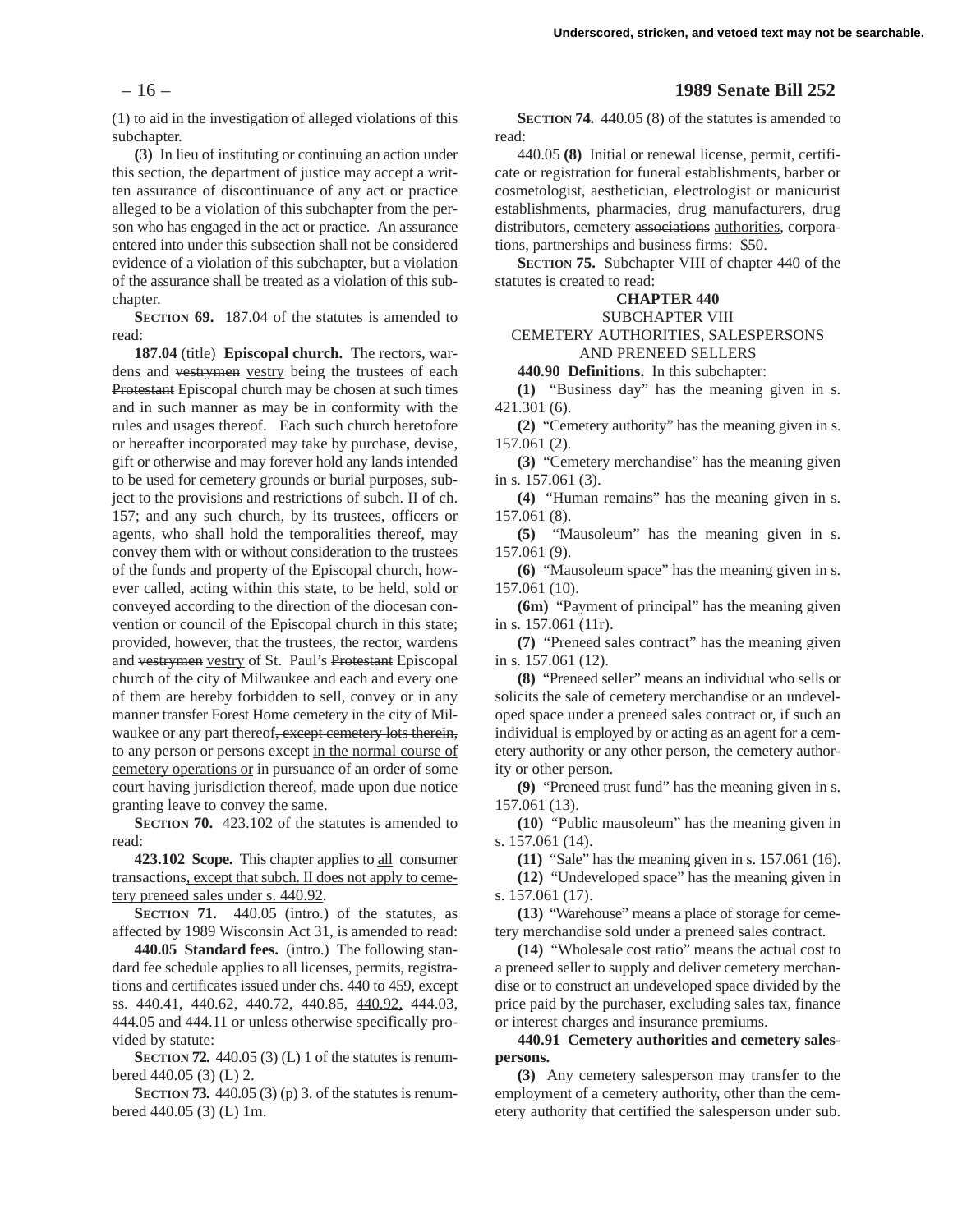#### **1989 Senate Bill 252** – 17 –

(2), by filing a transfer form with the department and paying the transfer fee specified in s. 440.05 (7).

**(4)** Registrations under this section expire on December 31 of each even–numbered year. Renewal applications shall be submitted to the department biennially on a form provided by the department and shall include the applicable renewal fee specified in s. 440.05 (3) (L) or (8).

**(9)** No cemetery authority or cemetery salesperson registered under sub. (1) or (2) may pay a fee or commission as compensation for a referral or as a finder's fee relating to the sale of a cemetery lot, cemetery merchandise or mausoleum space to any person who is not registered under sub. (1) or (2) or who is not regularly and lawfully engaged in the sale of cemetery lots, cemetery merchandise or mausoleum spaces in another state or territory of the United States or a foreign country.

**(10)** Nothing in this section requires an individual who is registered as a preneed seller under s. 440.92 (1) to be registered as a cemetery salesperson under sub. (2) if the individual only sells or solicits the sale of cemetery merchandise or undeveloped spaces under preneed sales contracts.

**440.92 Cemetery preneed sellers. (1)** REGISTRA-TION. (a) Except as authorized under subs. (4) and (9) (a) 1., every individual who sells or solicits the sale of cemetery merchandise or an undeveloped space under a preneed sales contract and, if the individual is employed by or acting as an agent for a cemetery authority or any other person, that cemetery authority or other person is required to be registered under this subsection.

(b) The department shall issue a certificate of registration as a cemetery preneed seller to any person who does all of the following:

1. Submits an application to the department on a form provided by the department.

2. Pays the fee under par. (d).

3. Subject to ss. 111.321, 111.322 and 111.335, submits evidence satisfactory to the department that the person does not have a conviction record.

4. Meets any other reasonable requirements established by the department by rule to determine fitness to sell cemetery merchandise or an undeveloped space under a preneed sales contract. The rules may not require applicants to meet minimum education, experience or prior employment requirements or to pass any examination.

(c) Certificates issued under par. (b) expire on December 31 of each even–numbered year. Renewal applications shall be submitted to the department biennially on a form provided by the department and shall include the renewal fee under par. (d).

(d) The department shall promulgate rules establishing the fees required under pars. (b) and (c). The fees shall be based on the approximate cost of regulation.

(e) Nothing in this subsection requires an individual who is registered as a cemetery salesperson under s. 440.91 (2) to be registered under this subsection if the individual does not conduct or solicit any sale under a preneed sales contract.

**(2)** PRENEED SALES CONTRACTS. (a) A preneed sales contract for the sale of cemetery merchandise shall provide for the delivery of cemetery merchandise in one of the following ways:

1. By physically delivering the merchandise to the purchaser or the beneficiary named in the preneed sales contract.

2. By affixing the cemetery merchandise to the cemetery lot or mausoleum.

3. By storing the cemetery merchandise in a warehouse that is located on the property of the preneed seller if the preneed seller insures the cemetery merchandise and the preneed sales contract requires the preneed seller to ultimately affix the cemetery merchandise to the cemetery lot or mausoleum without additional charge.

3g. By storing the cemetery merchandise anywhere on the property of the preneed seller if the property of the preneed seller is located in this state, the preneed seller insures the cemetery merchandise and the preneed sales contract requires the preneed seller to ultimately affix the cemetery merchandise to a cemetery lot, to the outside of or the grounds surrounding a mausoleum or to any other outdoor location without additional charge.

4. By having the cemetery merchandise stored in a warehouse that is not located on the property of the preneed seller if the warehouse has agreed to ship the cemetery merchandise to the preneed seller, purchaser or beneficiary named in the preneed sales contract without additional charge to the purchaser and the preneed sales contract requires that the cemetery merchandise ultimately be affixed to the cemetery lot or mausoleum without additional charge. If the cemetery merchandise is delivered under this subdivision, all of the following apply:

a. At the time that the preneed sales contract is entered into, the preneed seller shall provide the purchaser with the name, address and telephone number of the warehouse and inform the purchaser that the warehouse is approved by the department.

b. If the name, address, telephone number or approval status of the warehouse changes before the cemetery merchandise is delivered, the preneed seller or warehouse shall notify the purchaser in writing of each change within 30 days after the change.

c. The preneed sales contract shall provide for the cemetery merchandise to be delivered within 30 days after the purchaser or beneficiary requests the preneed seller or warehouse to deliver the cemetery merchandise and shall contain the procedure and any requirements for making the request.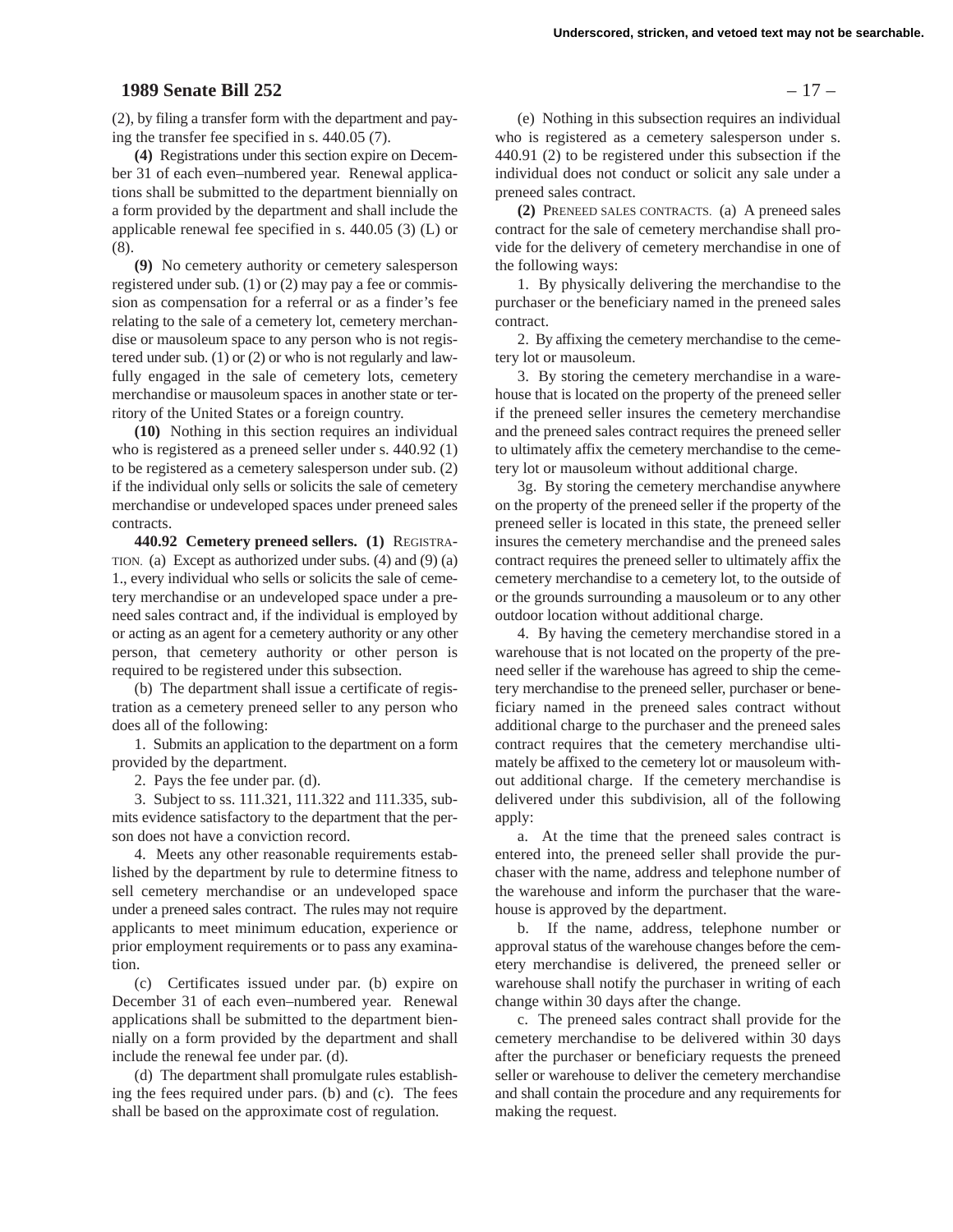(am) If a preneed sales contract for the sale of cemetery merchandise requires the preneed seller to ultimately affix the cemetery merchandise to a cemetery lot, mausoleum or other location but the purchaser has not informed the preneed seller of the location where the cemetery merchandise is to be affixed and the location where the cemetery merchandise is to be affixed is not specified in the preneed sales contract, the preneed sales contract may provide that the preneed seller may charge the purchaser an additional fee at the time that the cemetery merchandise is affixed not to exceed the additional costs to the preneed seller that are necessitated by the purchaser's choice of location.

(b) If a preneed sales contract does not require the preneed seller to deliver cemetery merchandise by one of the methods under par. (a), the preneed seller shall deliver the cemetery merchandise under par. (a) 2.

(c) Except as provided in par. (cm), a preneed sales contract shall provide that if the purchaser voids the preneed sales contract at any time within 10 days after the date of the initial payment the preneed seller shall, within 30 days after the date on which the preneed sales contract is voided, refund all money paid by the purchaser for cemetery merchandise that has not been supplied or delivered and for the mausoleum space.

(cm) If a preneed sales contract for the sale of cemetery merchandise requires the preneed seller to physically alter any cemetery merchandise, the preneed sales contract shall provide that if the purchaser voids the preneed sales contract at any time before the preneed seller has physically altered the cemetery merchandise in a manner or to a degree that makes the fair market value of the cemetery merchandise to the general public lower than the sale price of the cemetery merchandise under the preneed sales contract or within 10 days after the date of the initial payment, whichever occurs first, the preneed seller shall, within 30 days after the date on which the preneed sales contract is voided, refund all money paid by the purchaser for cemetery merchandise that has not been supplied or delivered.

(d) A preneed seller may not sell any undeveloped space unless the plans for the construction of the mausoleum have been submitted to the department of industry, labor and human relations for approval under s. 157.12 (2) (a) and the preneed sales contract includes the following language in not less than 10–point boldface type: "THE PLANS FOR CONSTRUCTING THE MAUSO-LEUM SPACE HAVE BEEN SUBMITTED TO THE DEPARTMENT OF INDUSTRY, LABOR AND HUMAN RELATIONS FOR APPROVAL. THE SELLER IS RESPONSIBLE FOR ALL COSTS REQUIRED TO OBTAIN APPROVAL OF THE PLANS BY THE DEPARTMENT OF INDUSTRY, LABOR AND HUMAN RELATIONS, COMPLETE THE CONSTRUCTION, AND OBTAIN CERTIFI-CATION OF THE CONSTRUCTION BY THE

#### – 18 – **1989 Senate Bill 252**

DEPARTMENT OF INDUSTRY, LABOR AND HUMAN RELATIONS."

(e) A preneed sales contract for the sale of an undeveloped space shall provide that the purchaser may void the preneed sales contract if any of the following conditions applies:

1. The plans for constructing the mausoleum are not approved under s. 157.12 (2) (a).

2. The construction of the mausoleum does not begin within 3 years after the date of the sale.

3. If the mausoleum is a public mausoleum, the construction of the mausoleum is not certified under s. 157.12 (2) (b) within 6 years after the date of the sale.

(f) If a preneed sales contract is voided under par. (e), the preneed seller shall, within 30 days after the date on which the preneed sales contract is voided, refund all money paid by the purchaser, together with interest calculated at the legal rate of interest as provided under s. 138.04.

(g) A preneed seller may include in a preneed sales contract provisions that do any of the following:

1. Place restrictions on the right of the purchaser to assign his or her interest in any undelivered cemetery merchandise or undeveloped space to any other person, but only if such restrictions are consistent with regulations, established by the cemetery authority of the cemetery in which the cemetery merchandise will ultimately be affixed or in which the undeveloped space is located, that specify who may or may not be buried in the cemetery.

2. Require the purchaser to notify the preneed seller that the purchaser has assigned his or her interest in any undelivered cemetery merchandise or undeveloped space to any other person within a reasonable period of time after the interest has been assigned.

(h) A provision in a preneed sales contract that purports to waive or is in conflict with any part of this section is void.

(i) If a preneed sales contract includes provisions for the sale of cemetery merchandise or an undeveloped space that is subject to the trusting requirements under sub. (3) (a) and (b) and for the sale of other goods or services that are not subject to the trusting requirements under sub. (3) (a) and (b), the sale price of the goods or services that are not subject to the trusting requirements may not be inflated for the purpose of allocating a lower sale price to the cemetery merchandise or undeveloped space that is subject to the trusting requirements.

(j) A preneed sales contract shall be in writing. The preneed seller shall provide the purchaser with a copy of the preneed sales contract at the time that the preneed sales contract is entered into. A provision in a written preneed sales contract that limits the terms of the transaction to those included in the written preneed sales contract and that disclaims any oral agreements pertaining to the transaction creates a rebuttable presumption that no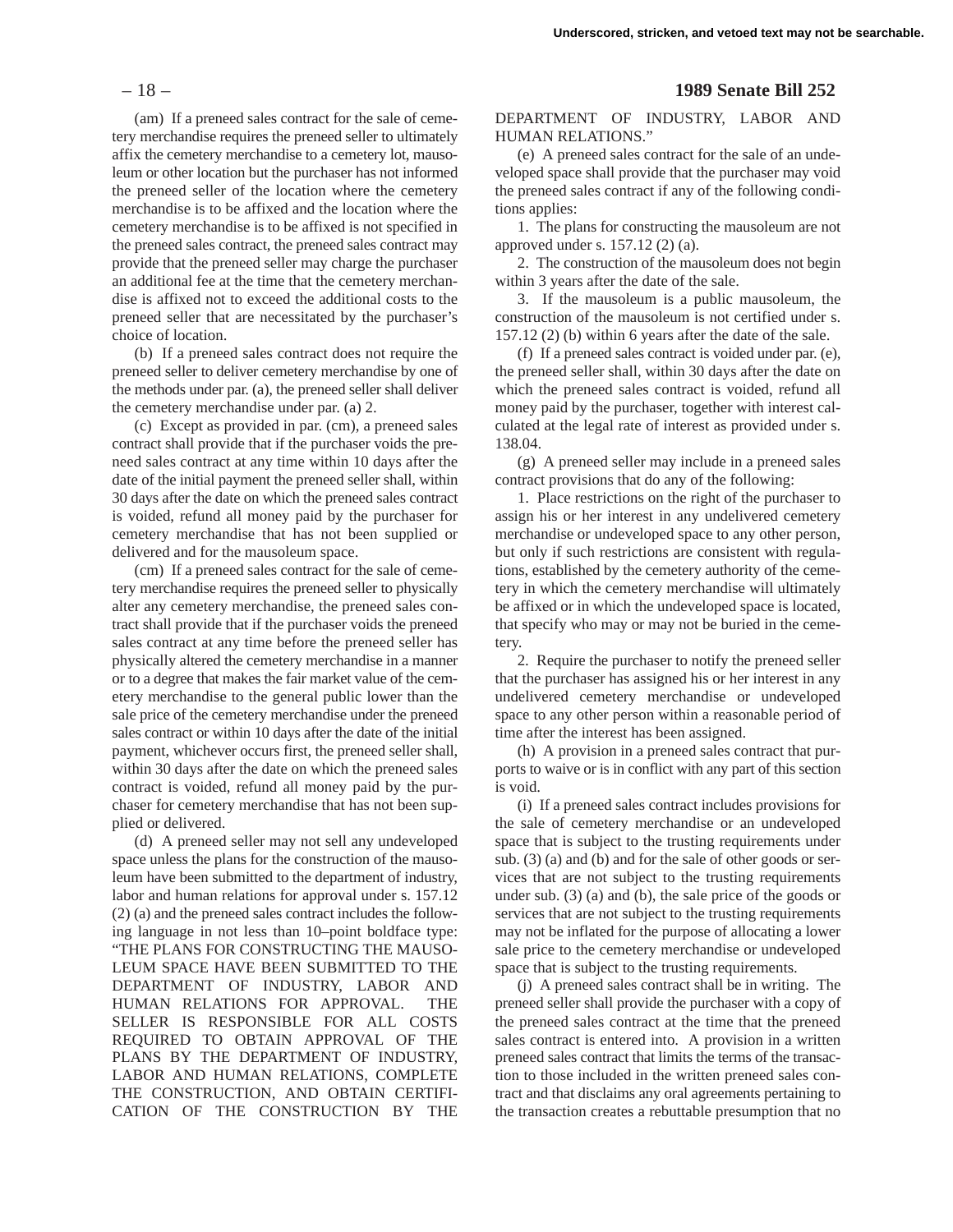#### **1989 Senate Bill 252** – 19 –

oral preneed sales contract pertaining to the transaction exists. A preneed sales contract that is not in writing may not be voided by the preneed seller, but may be voided by the purchaser at any time before all of the cemetery merchandise purchased has been delivered, before the plans for constructing the mausoleum have been approved under s. 157.12 (2) (a) or, if the mausoleum is a public mausoleum, before the construction of the mausoleum has been certified under s. 157.12 (2) (b). If a preneed sales contract is voided under this paragraph, the preneed seller shall, within 30 days after the date on which the preneed sales contract is voided, refund all money paid by the purchaser, together with interest calculated at the legal rate of interest as provided under s. 138.04.

(k) A preneed sales contract shall include the following language in not less than 10–point boldface type: "SECTION 440.92 (2) OF THE WISCONSIN STAT-UTES SPECIFIES THE RIGHTS OF THE PUR-CHASER UNDER THIS CONTRACT. DEPENDING ON THE CIRCUMSTANCES, THESE MAY INCLUDE THE RIGHT TO VOID THE CONTRACT AND RECEIVE A REFUND OR THE RIGHT TO ASSIGN AN INTEREST IN THE CONTRACT TO ANOTHER PERSON."

**(3)** DEPOSITS IN PRENEED TRUST FUND AND CARE FUND. (a) A preneed seller shall deposit into a preneed trust fund an amount equal to at least 40% of each payment of principal that is received from the sale of cemetery merchandise under a preneed sales contract, or the wholesale cost ratio for the cemetery merchandise multiplied by the amount of the payment of principal that is received, whichever is greater. In addition to the amount required to be deposited under this paragraph for the sale of cemetery merchandise and except as provided in par. (c), if a preneed seller receives payment for the sale of an undeveloped space under a preneed sales contract, the preneed seller shall deposit a percentage of each payment of principal that is received from the sale of the undeveloped space into a preneed trust fund, determined as follows:

1. If the actual cost to the preneed seller of constructing the undeveloped space in accordance with construction plans approved under s. 157.12 (2) (a) has been determined by a registered architect or engineer and accepted in a written construction agreement by both the preneed seller and the person who has agreed to construct the mausoleum, the minimum percentage of each payment of principal that must be deposited into the preneed trust fund is the percentage equal to the wholesale cost ratio for the undeveloped space. In this subdivision, "registered architect or engineer" means a person who is registered as an architect or engineer under ch. 443.

2. If the cost to the preneed seller of constructing the undeveloped space has not been determined as provided in subd. 1, the preneed seller shall deposit at least 40% of each payment of principal into the preneed trust fund.

(b) The preneed seller shall make the deposits required under par. (a) within 30 business days after the last day of the month in which each payment is received. Preneed trust funds shall be deposited and invested as provided in s. 157.19.

(c) A preneed seller is not required to make the deposits required under par. (a) 1. and 2 if any of the following applies:

1. The mausoleum is certified under s. 157.12 (2) (b) within 30 business days after the payment is received.

2. The undeveloped space is located in a mausoleum or project of mausoleums in which at least one mausoleum space was sold before the effective date of this subdivision .... [revisor inserts date]. In this subdivision, "project of mausoleums" means a group of mausoleums that have been or are intended to be built and arranged in a cemetery according to a single construction plan approved under s. 157.12 (2) (a).

3. The preneed seller files with the department a bond furnished by a surety company authorized to do business in this state or an irrevocable letter of credit from a financial institution, as defined in s. 157.19 (1), and the amount of the bond or letter of credit is sufficient to secure the cost to the cemetery authority of constructing the mausoleum.

(d) If payments are received under a preneed sales contract for an undeveloped space, the preneed seller shall make deposits into the care fund required under s. 157.12 (3) in addition to any deposits required under par. (a).

**(4)** EXCEPTIONS TO REGISTRATION REQUIREMENT. (a) Any person who sells or solicits the sale of cemetery merchandise under a preneed sales contract is not required to be registered under sub. (1) and the requirements of sub. (3) (a) and (b) do not apply to the sale if all payments received under the preneed sales contract are trusted as required under s. 445.125 (1) (a) or if all of the following conditions are met:

1. The preneed seller guarantees that the cemetery merchandise will be delivered not more than 180 days after the date of the sale.

2. The cemetery merchandise is delivered or the preneed sales contract is voided not more than 180 days after the date of the sale.

(b) If any preneed seller who is not registered under sub. (1) accepts a payment under a preneed sales contract and the merchandise is not delivered within 180 days after the date of the sale, the preneed seller shall immediately notify the purchaser that the purchaser is entitled to a refund of all money paid by the purchaser, together with interest calculated at the legal rate of interest as provided under s. 138.04, at any time before the merchandise is delivered.

**(5)** USE OF PRENEED TRUST FUNDS TO COVER COSTS OF CONSTRUCTION OR PARTIAL PERFORMANCE. (a) Before the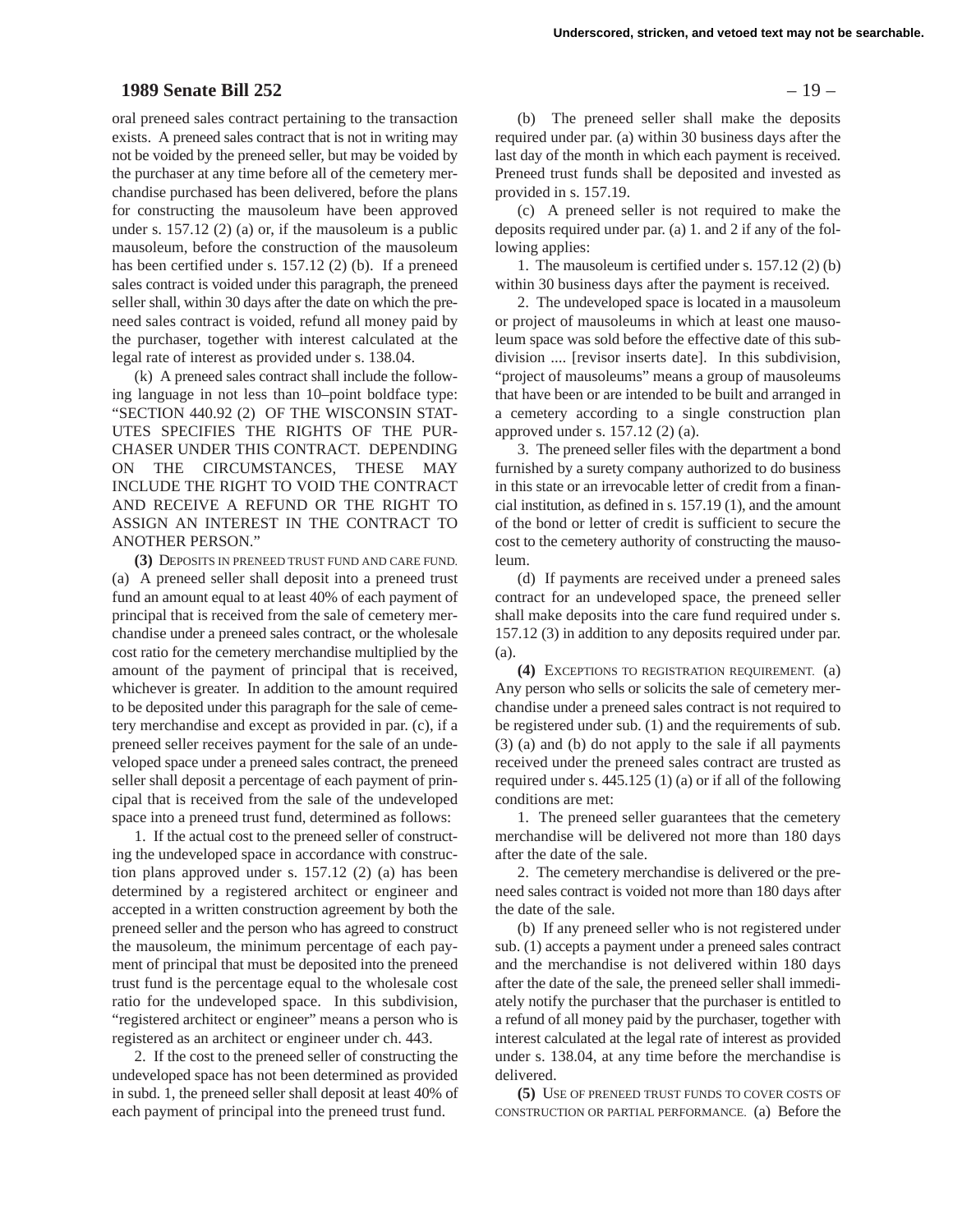construction of a mausoleum for which a preneed trust fund has been established is certified under s. 157.12 (2) (b), the trustee of the preneed trust fund shall, upon receipt of a written request for the release of a specified amount of the funds from the preneed seller and the person who is constructing the mausoleum, release the specified amount of the funds, but only if the request is accompanied by a sworn statement, signed by the preneed seller and the person who is constructing the mausoleum, certifying that the specified amount does not exceed the amount charged to the preneed seller by the person who is constructing the mausoleum for labor that has actually been performed and materials that have actually been used in the construction of the mausoleum, and does not include any cost for which preneed trust funds have been previously released under this paragraph.

(b) Before all of the terms of a preneed sales contract for the sale of cemetery merchandise are fulfilled, the trustee of the preneed trust fund shall, upon receipt of a written request for the release of a specified amount of the funds from the preneed seller, release the specified amount of the funds, but only if the request is accompanied by a sworn statement, signed by the preneed seller, certifying that the specified amount does not exceed the actual cost to the preneed seller for any cemetery merchandise that has actually been supplied or delivered and for any cemetery services that have actually been performed, and does not include any cost for which preneed trust funds have been previously released under this paragraph.

**(6)** REPORTING; RECORD KEEPING; AUDITS. (a) Every preneed seller registered under sub. (1) shall file an annual report with the department. The report shall be made on a form prescribed and furnished by the department. The report shall be made on a calendar–year basis unless the department, by rule, provides for other reporting periods. The report is due on or before the 60th day after the last day of the reporting period.

(b) The preneed seller shall include all of the following in the annual report under par. (a):

1. If the preneed seller is a corporation that is required to file a report under s. 180.791 or 181.651, a copy of that report and the name, residence address and business address of each shareholder who beneficially owns, holds or has the power to vote 5% or more of any class of securities issued by the corporation.

2. An accounting of amounts deposited in, amounts withdrawn from, income accruing to and the balance at the close of the reporting period of each preneed trust fund for which the preneed seller is the trustee.

(c) A preneed seller who is the trustee of any trust fund under s. 445.125 shall include in the report required under par. (a) an accounting of amounts deposited in, amounts withdrawn from, income accruing to and the balance at the close of the reporting period of such trust funds.

#### – 20 – **1989 Senate Bill 252**

(d) All records described under pars. (b) 2. and (c) and maintained by the department are confidential and are not available for inspection or copying under s. 19.35 (1).

(e) The department shall review each report filed under par. (a) to determine whether the preneed seller is complying with this section.

(f) The preneed seller shall keep a copy of the report required under par. (a) at its principal place of business and, except for those records described under pars. (b) 2. and (c), shall make the report available for inspection, upon reasonable notice, by any person with an interest in purchasing cemetery merchandise or a mausoleum space from the preneed seller or by any person who has entered into or is the beneficiary of a preneed sales contract with the preneed seller.

(g) The preneed seller shall maintain all of the following:

1. The records needed to prepare the reports required under par. (a).

2. Records that show, for each deposit in a trust fund or account specified in pars. (b) 2 and (c), the name of the purchaser or beneficiary of the preneed sales contract relating to the deposit and the item purchased.

3. A copy of each preneed sales contract.

(h) The records under par. (b) 1. shall be permanently maintained by the preneed seller. The records under par. (b) 2. shall be maintained for not less than 3 years after all of the obligations of the preneed sales contract have been fulfilled. The department may promulgate rules to establish longer time periods for maintaining records under this paragraph.

(i) The department may promulgate rules requiring preneed sellers registered under sub. (1) to maintain other records and establishing minimum time periods for the maintenance of those records.

(j) The department may audit, at reasonable times and frequency, the records, trust funds and accounts of any preneed seller registered under sub. (1), including records, trust funds and accounts pertaining to services provided by a preneed seller which are not otherwise subject to the requirements under this section. The department may conduct audits under this paragraph on a random basis, and shall conduct all audits under this paragraph without providing prior notice to the preneed seller.

(k) The department may promulgate rules establishing a filing fee to accompany the report required under par. (a). The filing fee shall be based on the approximate cost of regulating preneed sellers.

**(7)** APPROVAL OF WAREHOUSES. No person may own or operate a warehouse unless the warehouse is approved by the department. Upon application, the department shall approve a warehouse that is located in this state if the person who operates the warehouse is licensed as a public warehouse keeper by the department of agricul-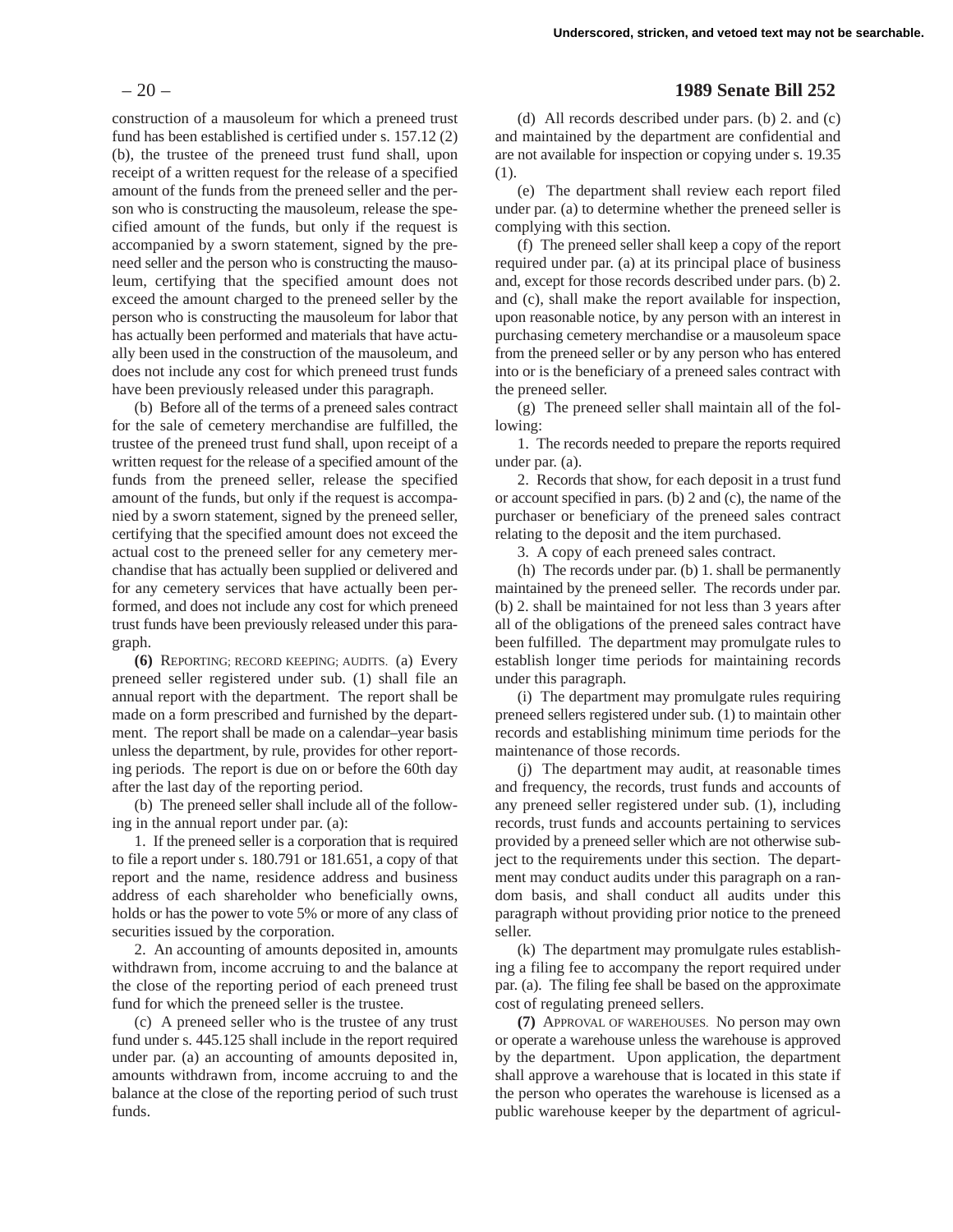# **1989 Senate Bill 252** – 21 –

ture, trade and consumer protection under ch. 99, but may not approve a warehouse that is located in this state unless the person is so licensed. The department shall promulgate rules establishing the requirements for approval of warehouses that are located outside this state. The rules shall require warehouses that are located outside this state to file with the department a bond furnished by a surety company authorized to do business in this state in an amount that is sufficient to guarantee the delivery of cemetery merchandise to purchasers under preneed sales contracts. The department shall compile and keep a current list of the names and addresses of all warehouses approved under this subsection and shall make the list available for public inspection during the times specified in s. 230.35 (4) (f).

**(8)** CEMETERY CONSUMER PROTECTION FUND; ASSESS-MENTS AND REIMBURSEMENTS. (a) In this subsection:

1. "Consumer" means a person who has purchased or intends to purchase cemetery merchandise or services or a cemetery lot or mausoleum space from a cemetery authority, cemetery salesperson or preneed seller.

2. "Fund" means the cemetery consumer protection fund created under s. 25.85.

(b) Beginning on the date determined by the department, but not later than January 1, 1993, the department shall annually assess each preneed seller \$5 for each preneed sales contract that is subject to the trusting requirements under sub. (3) (a) and (b) and that has been entered into by the preneed seller during the 12–month period immediately preceding the date on which the assessment is made. Each preneed seller shall pay the amount of the assessment to the department within 30 days after receiving the assessment, except as provided in sub. (9) (a) 2. The department shall deposit all moneys collected under this paragraph into the fund. Whenever the balance in the fund equals or exceeds \$1,000,000 on the date on which the department would otherwise make an annual assessment, the department may not make that assessment, and may not make any subsequent assessment unless the balance in the fund falls below \$1,000,000. The department may make assessments on different dates in different years in order to maintain a balance of at least \$1,000,000 in the fund, but may not make more than one assessment during any 12–month period.

(c) Any consumer who claims a loss resulting from the illegal, unprofessional or unethical conduct of a cemetery authority, cemetery salesperson or preneed seller may apply to the department for reimbursement for those losses. The department shall review each application submitted, investigate each claim of loss, approve or deny each application and reimburse each consumer whose application is approved. Reimbursements under this paragraph shall be paid from the appropriation under s. 20.165 (1) (q).

(d) The department shall promulgate rules establishing procedures and requirements for making and collect-

ing annual assessments under par. (b) and for reviewing applications, investigating claims, approving and denying applications and making reimbursements under par. (c).

(e) The state is subrogated to the rights of a claimant who is reimbursed under par. (c) in an amount equal to the amount of the claimant's reimbursement. The attorney general shall make reasonable efforts to recoup the amounts paid under par. (c) from the persons who are liable for the illegal, unprofessional or unethical conduct for which those amounts are paid. A claimant who is reimbursed under par. (c) shall cooperate with the attorney general in any action brought under this paragraph.

**(9)** EXEMPTIONS; CERTIFICATION OF COMPLIANCE OF CEMETERY AFFILIATED WITH RELIGIOUS SOCIETY. (a) If the cemetery authority of a cemetery that is affiliated with a religious society organized under ch. 187 or that religious society files an annual certification with the department as provided in this subsection, all of the following apply:

1. Neither the cemetery authority nor any employe of the cemetery is required to be registered as a cemetery preneed seller under sub. (1) during the period for which the certification is effective.

2. If the cemetery authority or any employe of the cemetery receives an assessment under sub. (8) during the period for which the certification is effective, the cemetery authority or employe is not required to pay the amount of the assessment.

(b) A certification under this subsection shall be made on a form prescribed and furnished by the department and include all of the following:

1. The name and address of each cemetery to which the certification applies.

2. The name, address and social security number of each employe of the cemetery who sold or solicited the sale of cemetery merchandise or an undeveloped space under a preneed sales contract for the cemetery during the 12–month period immediately preceding the date on which the certification is filed with the department.

3. A notarized statement of a person who is legally authorized to act on behalf of the religious society under this subsection that, during the 12–month period immediately preceding the date on which the certification is filed with the department, each employe specified under subd. 2 and the cemetery authority have either fully complied or have substantially complied with subs. (2), (3) (a) and (b) and (5).

(c) If the statement under par. (b) 3. includes a statement of substantial compliance, the statement of substantial compliance must also specify those instances when the employe or cemetery authority did not fully comply with sub.  $(2)$ ,  $(3)$   $(a)$  or  $(b)$  or  $(5)$ .

(d) A certification under this subsection is effective for the 12–month period immediately following the date on which the certification is filed with the department.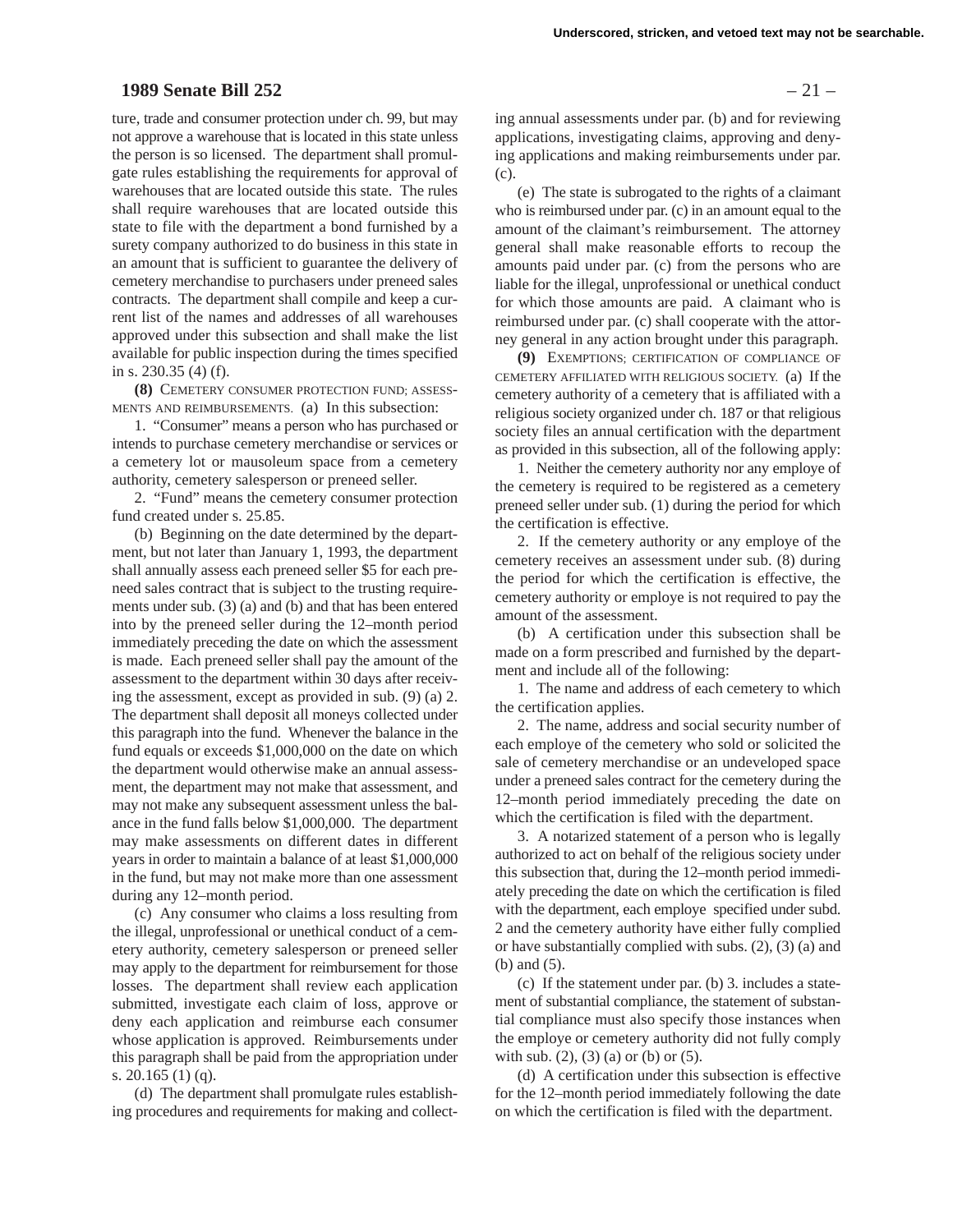(e) During the effective period specified under par. (d), the department may not audit the preneed trust funds or any records or accounts relating to the preneed trust funds of the cemetery authority or any employe of the cemetery to which a certification under this subsection applies.

(f) The religious society that is affiliated with a cemetery to which a certification under this subsection applies is liable for the damages of any person that result from the failure of any employe specified under par. (b) 2. or the cemetery authority to fully comply with sub. (2), (3) (a) or (b) or (5) during the 12–month period for which such compliance has been certified under this subsection.

**440.93 Disciplinary actions and proceedings. (1)** The department may reprimand a registrant or deny, limit, suspend or revoke a certificate of a cemetery authority, cemetery salesperson or preneed seller if it finds that the applicant or registrant, or, if the applicant or registrant, is an association, partnership or corporation, any officer, director, trustee or shareholder who beneficially owns, holds or has the power to vote 5% or more of any class of security issued by the applicant or registrant, has done any of the following:

(a) Made a material misstatement in an application for a certificate or for renewal of a certificate.

(b) Made a substantial misrepresentation or false promise to an individual to influence the individual to purchase a cemetery lot, cemetery merchandise or mausoleum space.

(c) Engaged in any practice relating to the sale of a cemetery lot, cemetery merchandise or mausoleum space which clearly demonstrates a lack of knowledge or ability to apply professional principles or skills.

(d) Subject to ss. 111.321, 111.322 and 111.335, been convicted of an offense the circumstances of which substantially relate to the sale of a cemetery lot, cemetery merchandise or mausoleum space.

(e) Advertised in a manner that is false, deceptive or misleading.

(f) Subject to ss. 111.321, 111.322 and 111.34, engaged in any practice relating to the sale of a cemetery lot, cemetery merchandise or mausoleum space while the person's ability to practice was impaired by alcohol or other drugs.

(g) Violated this subchapter or any rule promulgated under this subchapter.

**(2)** The department shall determine in each case the period that a limitation, suspension or revocation of a certificate is effective.

**440.94 Investigation of unregistered practice.** The department may conduct investigations, hold hearings and make findings as to whether a person has acted as a cemetery authority, cemetery salesperson or preneed seller without a certificate of registration required under this subchapter. The findings shall be subject to review under ch. 227. During such review any additional mate-

#### – 22 – **1989 Senate Bill 252**

rial evidence presented may be considered. In lieu of holding a hearing, if there is reason to believe that a person is acting as a cemetery authority, cemetery salesperson or preneed seller without a certificate of registration and that the continuation of such activity might cause injury to the public interest, the department may petition the circuit court for a temporary restraining order, an injunction or a writ of ne exeat as provided in ch. 813.

**440.95 Penalties. (1)** Any cemetery authority that is required to register under s. 440.91 (1) and that knowingly fails to register may be fined not more than \$100.

**(2)** Any individual who is required to register as a cemetery salesperson under s. 440.91 (2) and who fails to register may be fined not less than \$25 nor more than \$200 or imprisoned for not more than 6 months or both.

**(3)** Except as provided in subs. (1) and (2), any person who violates s. 440.91 or any rule promulgated under s. 440.91 may be fined not more than \$1,000 or imprisoned for not more than 6 months or both.

**(4)** Any person who intentionally does any of the following may be fined not more than \$1,000 or imprisoned for not more than 90 days or both:

(a) Fails to register as a preneed seller as required under s. 440.92 (1) (a).

(b) Fails to deposit or invest preneed trust funds or care funds as required under s. 440.92 (3).

(c) Fails to file a report or files an incomplete, false or misleading report under s. 440.92 (6).

(d) Files a false or misleading certification under s. 440.92 (9).

**(5)** Except as provided in sub. (4), any person who violates s. 440.92 or any rule promulgated under s. 440.92 may be required to forfeit not more than \$200 for each offense. Each day of continued violation constitutes a separate offense.

**SECTION 76.** 445.12 (6) of the statutes is amended to read:

445.12 **(6)** No licensed funeral director or operator of a funeral establishment may operate a mortuary or funeral establishment located within the confines of, or connected with, any cemetery. No licensed funeral director or his or her employe may, directly or indirectly, receive or accept any commission, fee, remuneration or benefit of any kind from any cemetery, mausoleum or crematory or from any proprietor or agent thereof in connection with the sale or transfer of any cemetery lot, entombment vault outer burial container, burial privilege or cremation, nor act, directly or indirectly, as a broker or jobber of any cemetery property or interest therein.

**SECTION 77.** 445.125 (1) (a) of the statutes is amended to read:

445.125 **(1)** (a) Whenever a person, referred to in this section as the depositor, makes an agreement with another person selling or offering for sale funeral or burial merchandise or services, referred to in this section as the beneficiary, for the purchase of a casket, burial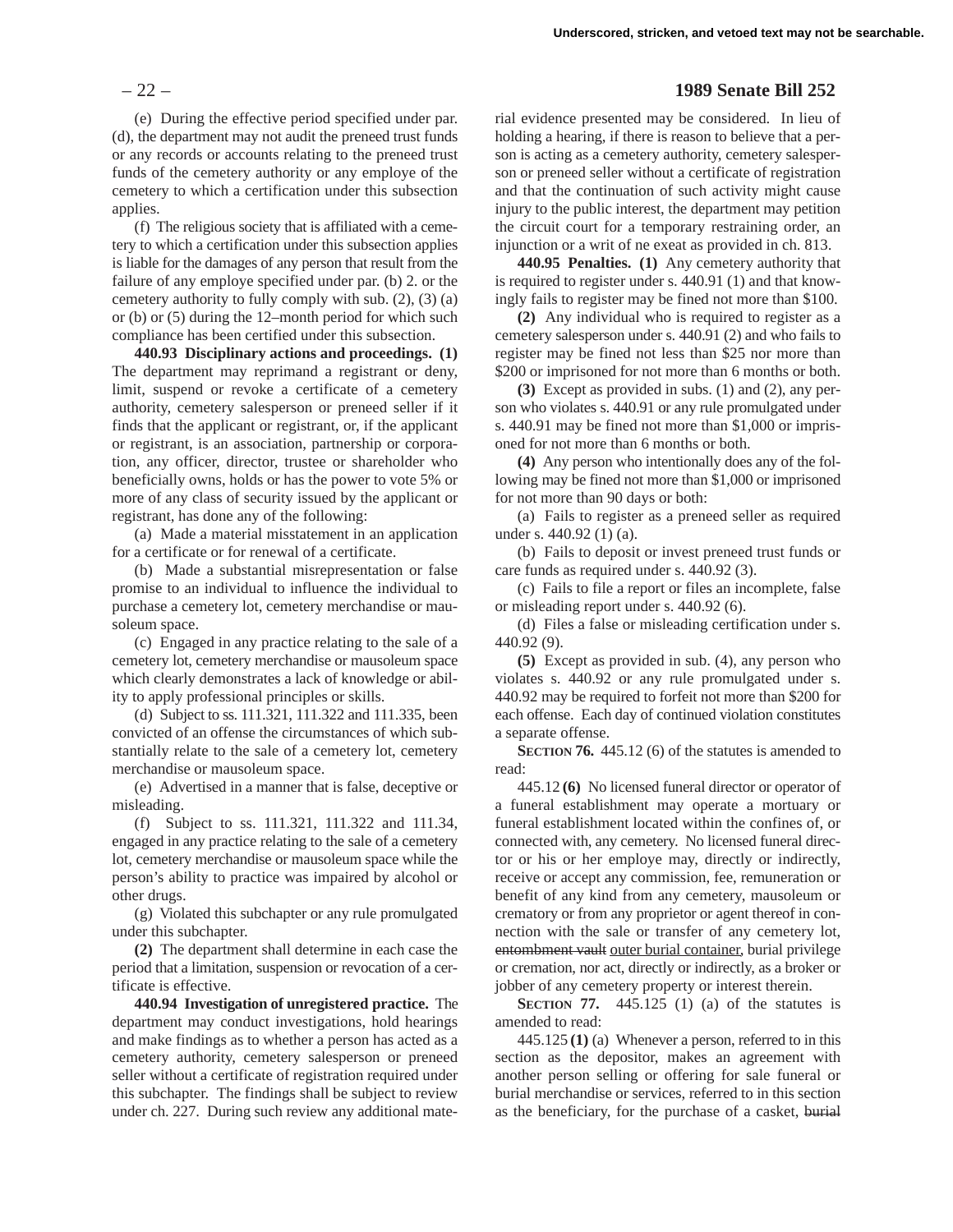# **1989 Senate Bill 252** – 23 –

vault not interred in outer burial container not preplaced into the burial excavation of a grave, combination casket–vault casket–outer burial container or other receptacle not described in par. (e) for the interment, entombment, cremation burial or other disposition of human remains or for the furnishing of funeral or burial services, either of which is intended to be provided for the final disposition of the body of a person, referred to in this section as the potential decedent, wherein the use of such personal property or the furnishing of such services is not immediately required, all payments made under the agreement shall be and remain trust funds, including interest and dividends if any, until occurrence of the death of the potential decedent, unless the funds are sooner released upon demand to the depositor, after written notice to the beneficiary.

**SECTION 78.** 445.125 (1) (e) of the statutes is amended to read:

445.125 **(1)** (e) Nothing in this This section prevents does not apply to the sale and delivery of cemetery lots, graves, outer burial vaults preinterred in containers preplaced into the burial excavation of a grave, cremation urns, crypt spaces, niches, columbaria mausoleum spaces, as defined in s. 157.061 (10), or grave or cemetery lot markers or monuments before their use is required. Nothing in this section prevents the preconstruction sale of crypt spaces to be permanently installed or the sale of undeveloped spaces, as defined in s. 157.061 (17).

**SECTION 79.** 452.02 (title) and (6) of the statutes are repealed.

**SECTION 80.** 452.02 (1), (5) and (8) of the statutes are renumbered 440.91 (1), (5) and (7) and amended to read:

440.91 **(1)** Any cemetery association or corporation which Except as provided in sub. (6m), every cemetery authority that pays any commission or other compensation to any person, including its officers, members or stockholders, for selling or soliciting the sale of its cemetery lots or grave mausoleum spaces on a commercially operated basis shall register under this chapter. The cemetery association or corporation shall register biennially and pay the fee specified in s. 440.05 (8) with the department. The registration shall be in writing and shall include the names of the officers of the cemetery association or corporation. Any cemetery association or corporation required to register under this subsection which knowingly fails to register shall be fined not more than \$100 authority.

**(5)** Every cemetery association or corporation authority requesting the registration or transfer of any cemetery salesperson shall be responsible for the acts of that salesperson while acting as a cemetery salesperson.

**(7)** No cemetery salesperson's license may be required of any person soliciting An individual who solicits the sale of cemetery lots or grave mausoleum spaces in a cemetery organized, maintained and operated by towns, villages, cities, churches a town, village, city,

church, synagogue or mosque, religious, fraternal and or benevolent societies, society or incorporated colleges college of a religious orders order is not required to be registered under sub. (2).

**SECTION 81.** 452.02 (3) and (4) (intro.) of the statutes are consolidated, renumbered 440.91 (2) (intro.) and amended to read:

440.91 **(2)** (intro.) Every person engaging in or following the business or occupation of a cemetery salesperson shall Except as provided in subs. (7) and (10), every individual who sells or solicits the sale of cemetery lots or mausoleum spaces shall register with the department. An individual may not be registered as a cemetery salesperson except upon the written request of any a cemetery association or corporation authority and the payment of the fee specified in s. 440.05 (1). The cemetery association or corporation authority shall certify in writing to the department that the salesperson individual is competent to act as a cemetery salesperson. The person shall be registered by the department as a salesperson and agent of the cemetery association or corporation. (4) Within 10 days after the certification of any cemetery salesperson under sub. (3), the cemetery salesperson shall verify and furnish to the department, in such form as the department prescribes, all of the following information:

**SECTION 82.** 452.02 (4) (a) to (d) of the statutes are renumbered 440.91 (2) (a) to (d).

**SECTION 83.** 452.02 (7) of the statutes, as affected by 1989 Wisconsin Act 95, is renumbered 440.91 (6m) and amended to read:

440.91 **(6m)** No A cemetery authority of a cemetery organized, maintained and operated by a town, village, city, church, synagogue or mosque, religious, fraternal or benevolent society, or by an incorporated college of a religious order may be is not required to register under or be subject to this chapter, except as provided in s. 452.022 be registered under sub. (1).

**SECTION 84.** 452.022 (title) and (1) (intro.) of the statutes, as created by 1989 Wisconsin Act 95, are renumbered 440.945 (title) and (1) (intro.).

**SECTION 85.** 452.022 (1) (a) and (6) (title) of the statutes, as created by 1989 Wisconsin Act 95, are repealed.

**SECTION 86.** 452.022 (1) (b) to (d), (2) to (4) and (7) of the statutes, as created by 1989 Wisconsin Act 95, are renumbered 440.945 (1) (a) to (c), (2) to (4) and (5), and 440.945 (2) (a) and (c), (3) (a) (intro.) and (4) (a) 1. to 4., as renumbered, are amended to read:

440.945 **(2)** (a) Adopt regulations, consistent with this section and with standards that the cemetery authority uses for its own monument installations, prescribing requirements and procedures for the sale, delivery, installation or care of monuments, including requirements that each vendor provide reasonable advance notice to the cemetery authority of the date on which the vendor desires to install a monument; that each vendor carry worker's compensation insurance and a minimum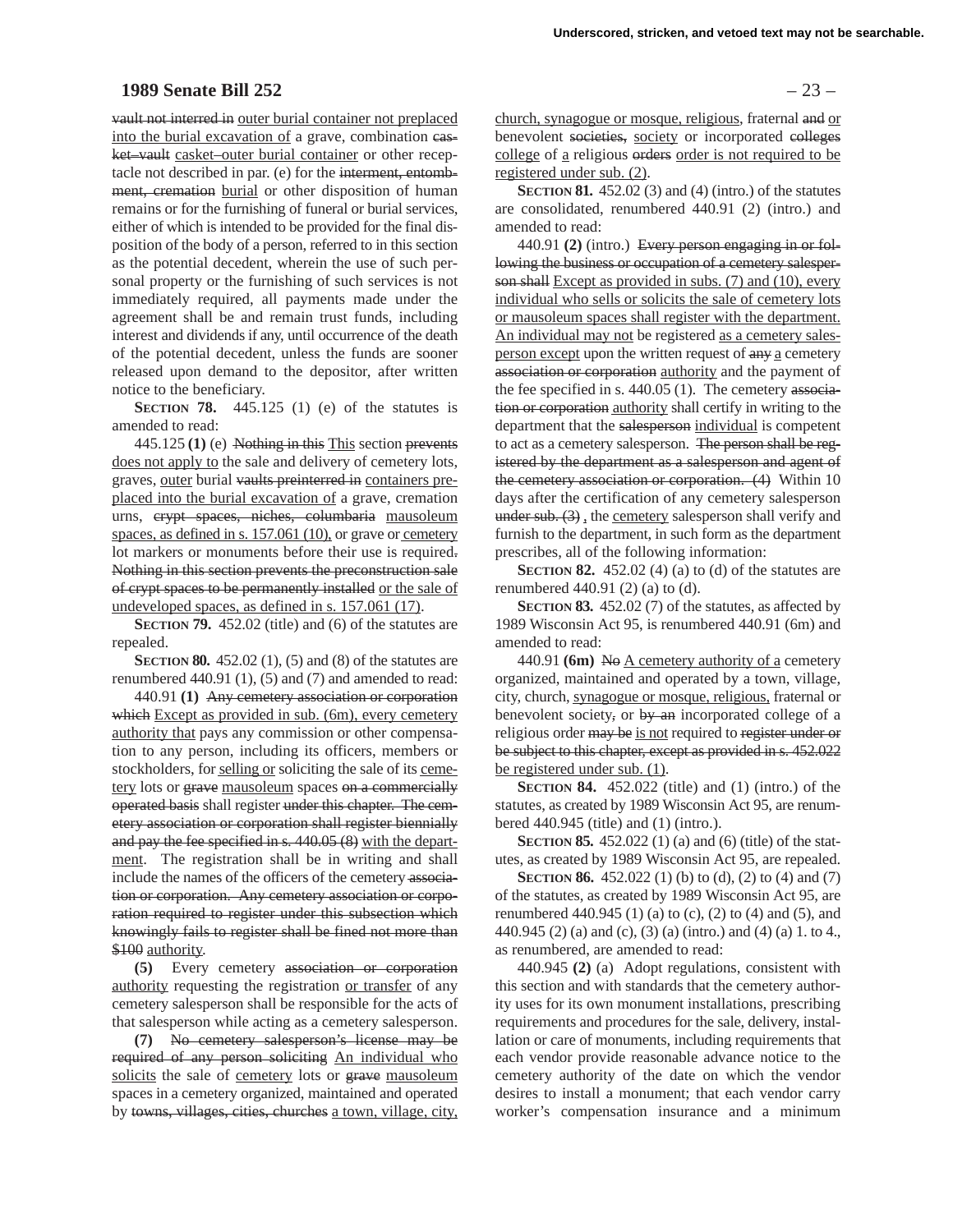amount of comprehensive general liability insurance, such minimum amount not to exceed \$300,000; and that each owner of a cemetery lot pay all fees and other amounts due the cemetery authority to satisfy any encumbrances pertaining to the cemetery lot before a monument is installed.

(c) Charge either the owner of a cemetery lot or a vendor a reasonable fee to cover the cemetery authority's labor costs. In this paragraph, "labor costs" means the amount, calculated in accordance with generally accepted accounting principles and practices, that is payable to employes of the cemetery authority for wages and fringe benefits for the period that the employes were engaged in marking the location for and inspecting the installation of the monument to ensure that it was properly installed, and may include any general administrative or overhead costs of the cemetery authority or any other costs that are directly related to marking the location for and inspecting the installation of the monument to ensure that it was properly installed.

**(3)** (a) (intro.) Every cemetery authority shall keep on file and make available for inspection and copying to owners and prospective purchasers of cemetery lots in the cemetery and to other interested persons all of the following information:

**(4)** (a) 1. Require the owner or purchaser of a cemetery lot to purchase a monument or services related to the installation of a monument from the cemetery authority.

2. Restrict the right of the owner or purchaser of a cemetery lot to purchase a monument or services related to the installation of a monument from the vendor of his or her choice.

3. Except as provided in sub. (2) (c), charge the owner or purchaser of a cemetery lot a fee for purchasing a monument or services related to the installation of a monument from a vendor, or charge a vendor a fee for delivering or installing the monument. Nothing in this subdivision shall be construed to prohibit a cemetery authority from charging the owner or purchaser of a cemetery lot a reasonable fee for services relating to the care of a monument.

4. Discriminate against any owner or purchaser of a cemetery lot who has purchased a monument or services related to the installation of a monument from a vendor.

**SECTION 87.** 452.022 (6) of the statutes, as created by 1989 Wisconsin Act 95, is renumbered 440.95 (6) and amended to read:

440.95 **(6)** (a) Any cemetery authority or vendor that fails to disclose information to consumers in violation of sub. s. 440.945 (3) may be required to forfeit not more than \$200.

(b) Any cemetery authority or vendor that violates sub. s. 440.945 (4) may be required to forfeit not more than \$200 for the first offense and may be required to forfeit not more than \$500 for the 2nd or any later offense

#### – 24 – **1989 Senate Bill 252**

within a year. The period shall be measured by using the dates of the offenses that resulted in convictions.

**SECTION 88.** 452.03 of the statutes is amended to read:

**452.03 Brokers and salespersons licensed.** No person may engage in or follow the business or occupation of, or advertise or hold himself or herself out as, or act temporarily or otherwise as a broker or salesperson without a license. Licenses shall be granted only to persons who are competent to transact such businesses in a manner which safeguards the interests of the public, and only after satisfactory proof of the person's competence has been presented to the department. If a cemetery salesperson engages in the sale of real estate other than cemetery lots or grave spaces, the cemetery salesperson shall first obtain a salesperson's license.

**SECTION 89.** 452.05 (1) (a) of the statutes is amended to read:

452.05 **(1)** (a) Grant and issue licenses to brokers and salespersons and registrations to time–share salespersons, cemetery associations and corporations and cemetery salespersons.

**SECTION 90.** 452.10 (2) (a) and (4) (a) of the statutes are amended to read:

452.10 **(2)** (a) Each new application for a broker's or salesperson's license or cemetery registration shall be for the remainder of the biennial license period.

**(4)** (a) Any licensed salesperson or broker may transfer to the employment of a licensed broker and any registered cemetery salesperson may transfer to the employment of a registered cemetery association or corporation by first paying the transfer fee specified in s. 440.05 (7) and filing a transfer form with the department.

**SECTION 91.** 452.10 (5) of the statutes is renumbered 440.91 (8) and amended to read:

440.91 **(8)** Sections 452.13, 452.14, 452.15, 452.17, 452.18, 452.19, 452.21 and 452.22, as they apply to real estate salespersons, apply with equal effect to cemetery salespersons.

**SECTION 92.** 452.12 (6) (a) of the statutes is amended to read:

452.12 **(6)** (a) Any licensee, except a cemetery salesperson registered under s. 452.02 (3) or a time–share salesperson registered under s. 452.025, may apply for registration as an inactive licensee on or before December 31 of the even–numbered year in which the person's license is due to expire.

**SECTION 93.** 452.13 (1) of the statutes is amended to read:

452.13 **(1)** Except as provided in sub. (2), all downpayments, earnest money deposits or other trust funds received by a broker, salesperson, or time–share salesperson or cemetery salesperson on behalf of the broker's, salesperson's, or time-share salesperson's or cemetery salesperson's principal or any other person shall be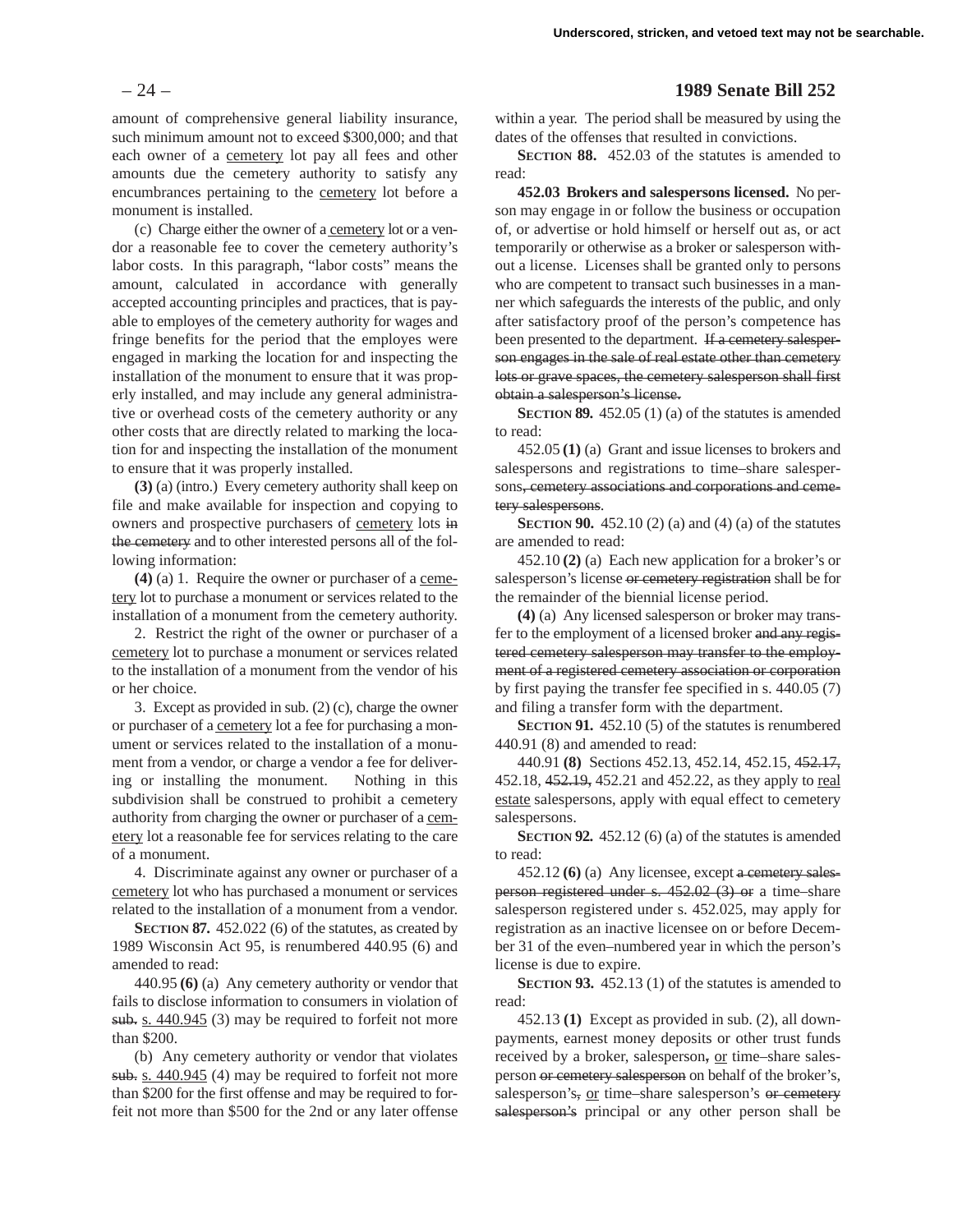# **1989 Senate Bill 252** – 25 –

deposited in a common trust account maintained by the broker, salesperson, or time–share salesperson or cemetery salesperson for that purpose in a bank, savings and loan association or credit union which is authorized to do business in this state and is designated by the broker, salesperson, or time–share salesperson or cemetery salesperson pending the consummation or termination of the transaction, except that the money may be paid to one of the parties pursuant to the contract or option. The name of the bank, savings and loan association or credit union shall at all times be registered with the department, along with a letter authorizing the department to examine and audit the trust account when the department deems it necessary.

**SECTION 94.** 452.14 (1) and (3) (i) of the statutes are amended to read:

452.14 **(1)** The department shall, upon motion of the board or upon its own determination, conduct investigations in regard to the action of any broker, salesperson, or time–share salesperson<del>, cemetery association or corpo-</del> ration or cemetery salesperson.

**(3)** (i) Demonstrated incompetency to act as a broker, salesperson, or time–share salesperson or cemetery salesperson in a manner which safeguards the interests of the public;

**SECTION 95.** 452.16 (1) of the statutes is amended to read:

452.16 **(1)** The department may conduct investigations, hold hearings and make findings as to whether a person has acted as a broker, salesperson, or time–share salesperson or cemetery salesperson. The findings shall be subject to review under ch. 227. During such review any additional material evidence presented may be considered. In lieu of holding a hearing, when there is reason to believe that a person is acting as a broker or salesperson without a license or as a time–share salesperson without a certificate of registration and that the continuation of such activity might cause injury to the public interest, the department may petition the circuit court for a temporary restraining order, an injunction or a writ of ne exeat as provided in ch. 813.

**SECTION 96.** 452.17 (2) of the statutes is amended to read:

452.17 **(2)** Any person who engages in or follows the business or occupation of, or advertises or holds himself or herself out as or acts temporarily or otherwise as, a cemetery salesperson or time–share salesperson in this state without being registered with the department shall be prosecuted by the district attorney in the county where the violation occurs and may be fined not less than \$25 nor more than \$200 or imprisoned not less than 10 days nor more than 6 months or both.

**SECTION 97.** 452.17 (3) of the statutes, as affected by 1989 Wisconsin Act 95, is amended to read:

452.17 **(3)** Except as provided in s. 452.022 (6), any Any person who otherwise violates any provision of this

chapter may be fined not more than \$1,000 or imprisoned for not more than 6 months or both.

**SECTION 98.** 452.19 of the statutes is amended to read:

**452.19 Fee–splitting.** No licensed broker, registered cemetery association or corporation or registered cemetery salesperson may pay a fee or a commission or any part thereof for performing any act specified in this chapter or as compensation for a referral or as a finder's fee to any person who is not licensed or registered under this chapter or who is not regularly and lawfully engaged in the real estate brokerage or cemetery sales business in another state, a territory or possession of the United States or a foreign country.

**SECTION 99.** 701.11 (2) of the statutes is amended to read:

701.11 **(2)** A trust may be created for perpetually maintaining, keeping in repair and preserving any grave lot, tomb, monument, gravestone or any cemetery; any. Any cemetery company, association or corporation is authorized to may receive property in trust for any aforementioned purpose of those purposes and apply the income therefrom from the trust to the purpose stated in the creating instrument.

**SECTION 100.** 863.09 (2) of the statutes is amended to read:

863.09 **(2)** CARE OF GRAVE. The court may order the personal representative to pay a suitable amount for perpetual the care of the grave of the decedent. The expenditure is classed as funeral expense.

**SECTION 101.** 880.26 (3) of the statutes is amended to read:

880.26 **(3)** DEPLETED GUARDIANSHIPS. When the court determines that the estate of the ward is below \$5,000 and reduced to a point where it is to the advantage of the ward to dispense with the guardianship, the court may terminate the guardianship and authorize disposition of the remaining assets as provided by s. 880.04  $(2)$ ; and the. The court, as a part of the disposition, may order a suitable amount paid to the county treasurer under order of the court or reserved in the guardianship to assure the ward a decent burial, a marker, and perpetual care for the grave; and in. In the case of an insolvent guardianship. the court may order an amount not exceeding \$400 reserved in the guardianship or paid to the county treasurer under order of the court to assure the ward a decent burial.

**SECTION 102.** 895.04 (5) of the statutes is amended to read:

895.04 **(5)** If the personal representative brings the action, the personal representative may also recover the reasonable cost of medical expenses, funeral expenses, including the reasonable cost of a cemetery lot, grave marker and perpetual care of the lot. If a relative brings the action, the relative may recover such medical expenses, funeral expenses, including the cost of a ceme-